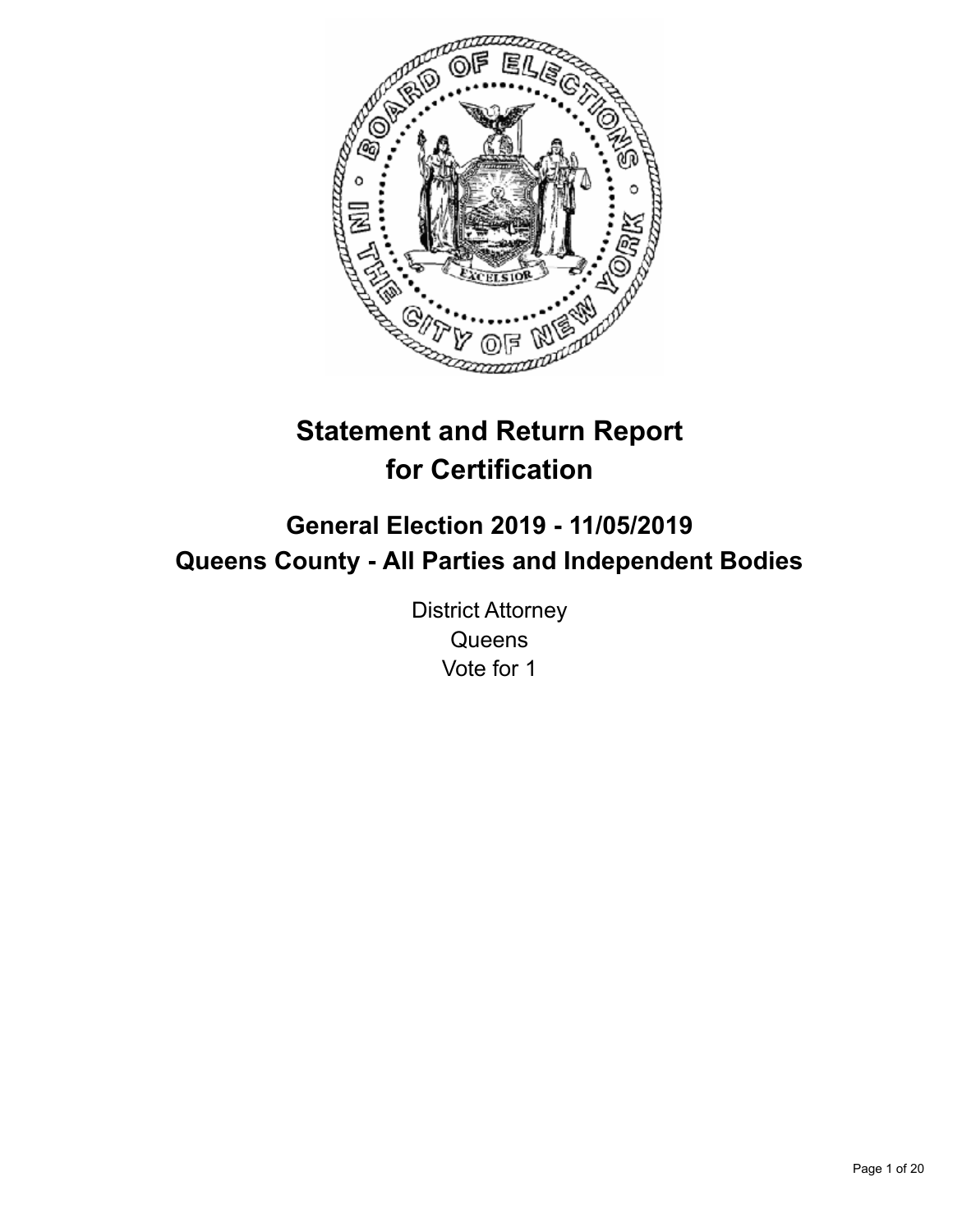

| <b>PUBLIC COUNTER</b>                                    | 14.279 |
|----------------------------------------------------------|--------|
| MANUALLY COUNTED EMERGENCY                               | 0      |
| <b>ABSENTEE / MILITARY</b>                               | 582    |
| <b>AFFIDAVIT</b>                                         | 102    |
| <b>Total Ballots</b>                                     | 14,963 |
| Less - Inapplicable Federal/Special Presidential Ballots | 0      |
| <b>Total Applicable Ballots</b>                          | 14,963 |
| MELINDA KATZ (DEMOCRATIC)                                | 7,698  |
| JOSEPH W. MURRAY (REPUBLICAN)                            | 6,779  |
| ALLAN W. JENNINGS JR. (WRITE-IN)                         | 1      |
| BRIAN SULLIVAN (WRITE-IN)                                | 1      |
| GREGORY L. LASAK (WRITE-IN)                              | 1      |
| <b>ISSAC PARJEE (WRITE-IN)</b>                           | 1      |
| JAMES P. CORRIGAN (WRITE-IN)                             | 1      |
| JENNIFER GRADY (WRITE-IN)                                | 1      |
| JOHN MCGOLDRICK (WRITE-IN)                               | 1      |
| PRIMO LEVI (WRITE-IN)                                    | 1      |
| TIFFANY CABAN (WRITE-IN)                                 | 39     |
| UNATTRIBUTABLE WRITE-IN (WRITE-IN)                       | 4      |
| UNCOUNTED WRITE-IN PER STATUTE (WRITE-IN)                | 1      |
| VICKIE PALADINO (WRITE-IN)                               | 1      |
| <b>Total Votes</b>                                       | 14,530 |
| Unrecorded                                               | 433    |

| <b>PUBLIC COUNTER</b>                                    | 11,159         |
|----------------------------------------------------------|----------------|
| MANUALLY COUNTED EMERGENCY                               | 0              |
| <b>ABSENTEE / MILITARY</b>                               | 370            |
| <b>AFFIDAVIT</b>                                         | 58             |
| <b>Total Ballots</b>                                     | 11,587         |
| Less - Inapplicable Federal/Special Presidential Ballots | 0              |
| <b>Total Applicable Ballots</b>                          | 11,587         |
| MELINDA KATZ (DEMOCRATIC)                                | 8,512          |
| JOSEPH W. MURRAY (REPUBLICAN)                            | 2,674          |
| ALLAN W. JENNINGS JR. (WRITE-IN)                         | 1              |
| DONALD J. TRUMP (WRITE-IN)                               | $\overline{c}$ |
| GEORGE I. LEVY (WRITE-IN)                                | $\overline{c}$ |
| <b>GREGORY LEHMAN (WRITE-IN)</b>                         | 1              |
| ISABEL CABAN (WRITE-IN)                                  | 1              |
| LORNA JACKSON (WRITE-IN)                                 | 1              |
| STEVE AUSTIN (WRITE-IN)                                  | 1              |
| THOMAS ABRAHAM (WRITE-IN)                                | 1              |
| TIFFANY CABAN (WRITE-IN)                                 | 50             |
| UNATTRIBUTABLE WRITE-IN (WRITE-IN)                       | 5              |
| UNCOUNTED WRITE-IN PER STATUTE (WRITE-IN)                | $\overline{2}$ |
| <b>Total Votes</b>                                       | 11,253         |
| Unrecorded                                               | 334            |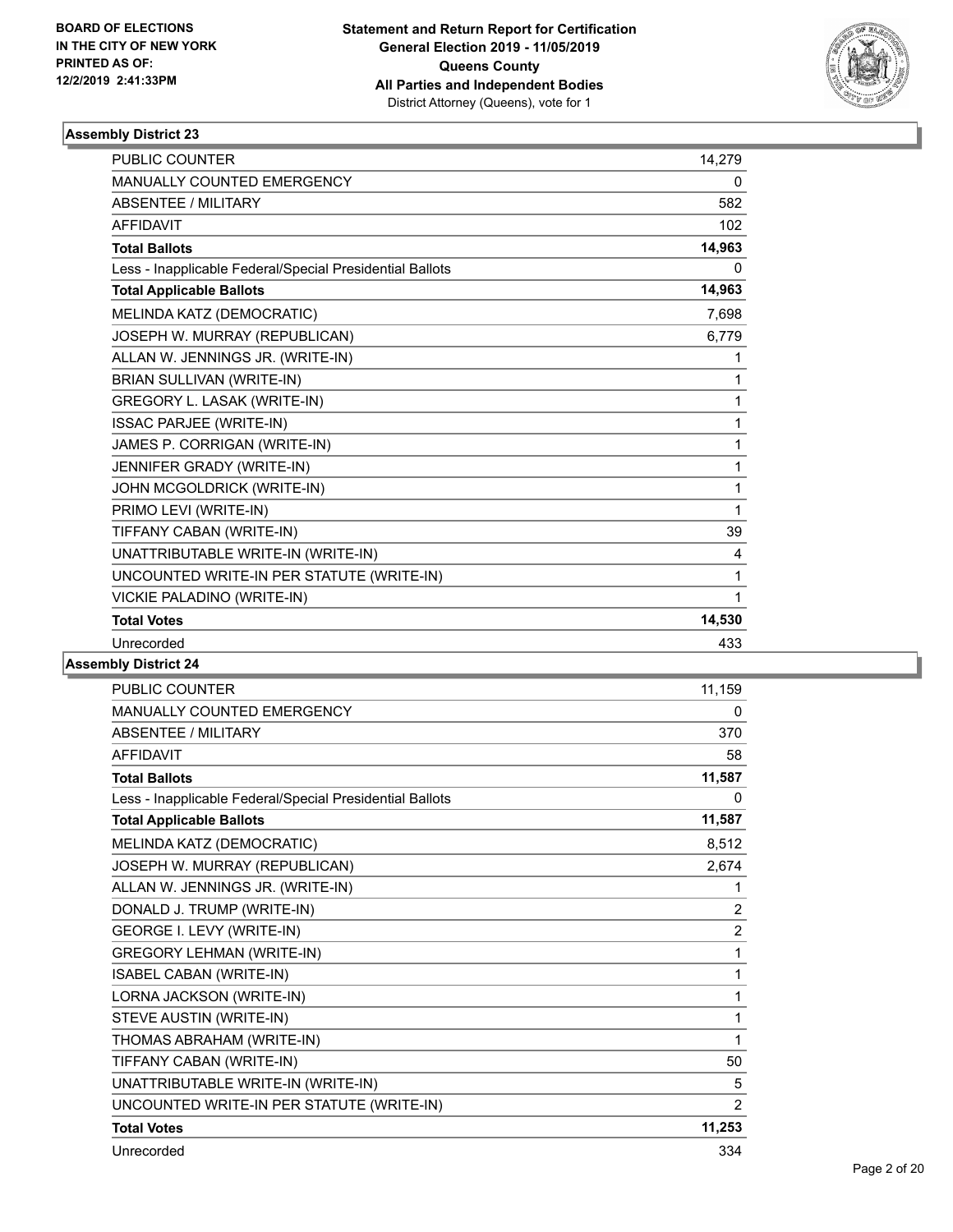

| PUBLIC COUNTER                                           | 9,333          |
|----------------------------------------------------------|----------------|
| MANUALLY COUNTED EMERGENCY                               | 0              |
| <b>ABSENTEE / MILITARY</b>                               | 246            |
| <b>AFFIDAVIT</b>                                         | 48             |
| <b>Total Ballots</b>                                     | 9,627          |
| Less - Inapplicable Federal/Special Presidential Ballots | 0              |
| <b>Total Applicable Ballots</b>                          | 9,627          |
| MELINDA KATZ (DEMOCRATIC)                                | 5.862          |
| JOSEPH W. MURRAY (REPUBLICAN)                            | 3,377          |
| <b>ANTHONY WEINER (WRITE-IN)</b>                         | 1              |
| DEVIN BALKIND (WRITE-IN)                                 | 1              |
| DONALD DUCK (WRITE-IN)                                   | 1              |
| DONALD MANES (WRITE-IN)                                  | $\overline{2}$ |
| GREGORY L. LASAK (WRITE-IN)                              | $\overline{c}$ |
| MINA MALIK (WRITE-IN)                                    | $\overline{2}$ |
| PAT LYNCH (WRITE-IN)                                     | 1              |
| RACHEL GOLDBERG (WRITE-IN)                               | 1              |
| STEVIE GONZALEZ (WRITE-IN)                               | 1              |
| TIFFANY CABAN (WRITE-IN)                                 | 27             |
| UNATTRIBUTABLE WRITE-IN (WRITE-IN)                       | 6              |
| UNCOUNTED WRITE-IN PER STATUTE (WRITE-IN)                | 1              |
| WILLIAM LAMPERT (WRITE-IN)                               | 1              |
| <b>Total Votes</b>                                       | 9,286          |
| Unrecorded                                               | 341            |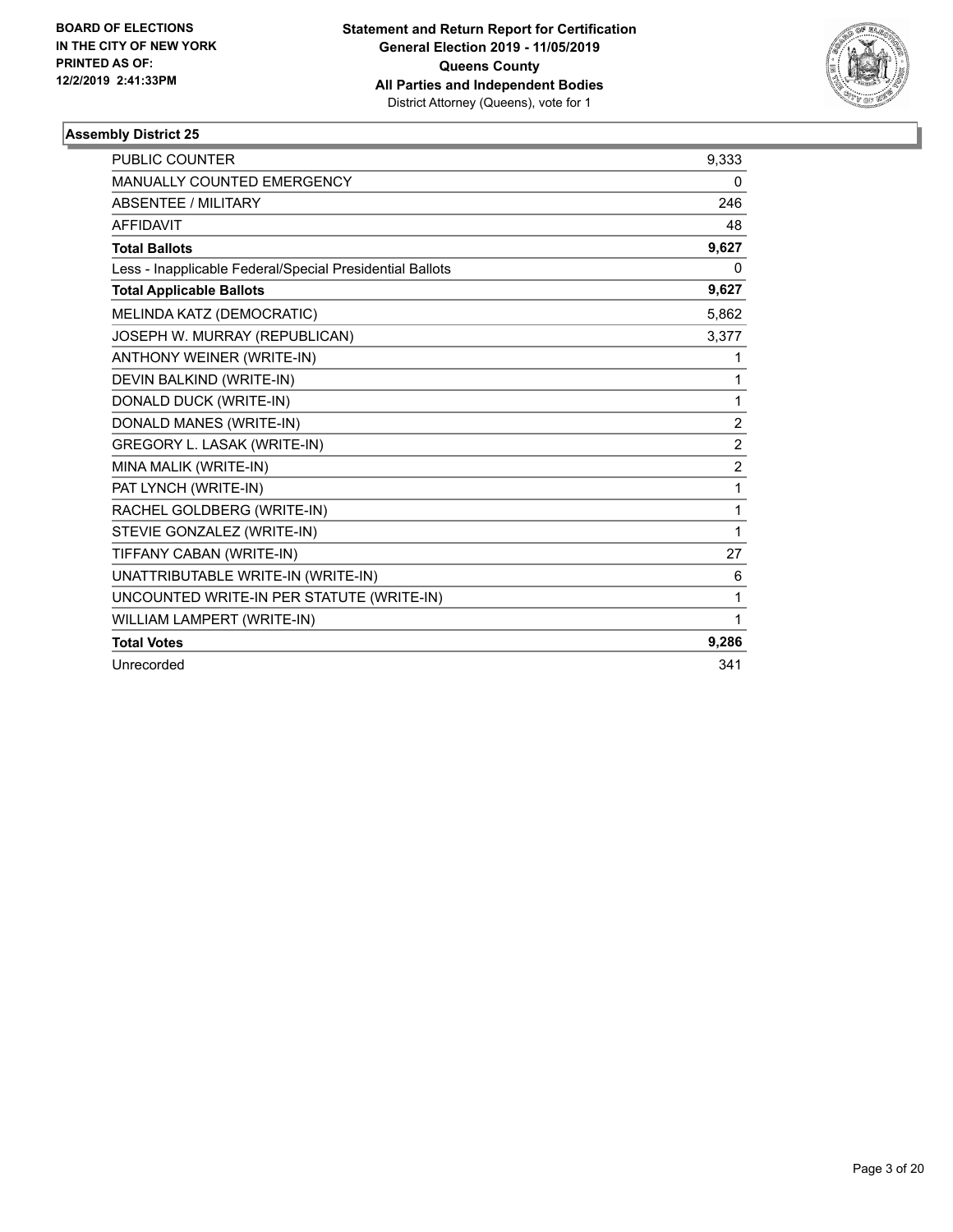

| <b>PUBLIC COUNTER</b>                                    | 14,355       |
|----------------------------------------------------------|--------------|
| <b>MANUALLY COUNTED EMERGENCY</b>                        | 0            |
| ABSENTEE / MILITARY                                      | 507          |
| <b>AFFIDAVIT</b>                                         | 69           |
| <b>Total Ballots</b>                                     | 14,931       |
| Less - Inapplicable Federal/Special Presidential Ballots | 0            |
| <b>Total Applicable Ballots</b>                          | 14,931       |
| MELINDA KATZ (DEMOCRATIC)                                | 8,277        |
| JOSEPH W. MURRAY (REPUBLICAN)                            | 6,165        |
| CHRISTOPHER A. GROSS (WRITE-IN)                          | 1            |
| DELPHINA FEIGE (WRITE-IN)                                | 1            |
| DONALD DUCK (WRITE-IN)                                   | 1            |
| <b>GABRIEL MUNSON (WRITE-IN)</b>                         | $\mathbf{1}$ |
| GEORGE A. GRASSO (WRITE-IN)                              | 1            |
| GREGORY L. LASAK (WRITE-IN)                              | 7            |
| HENRY EULER (WRITE-IN)                                   | 1            |
| HERBERT HOOVER (WRITE-IN)                                | $\mathbf{1}$ |
| HILLARY CLINTON (WRITE-IN)                               | 1            |
| ROBERT J. MASTERS (WRITE-IN)                             | 1            |
| THOR MICHAELSON (WRITE-IN)                               | 1            |
| TIFFANY CABAN (WRITE-IN)                                 | 51           |
| UNATTRIBUTABLE WRITE-IN (WRITE-IN)                       | 5            |
| <b>VINSON FRIEDMAN (WRITE-IN)</b>                        | 1            |
| <b>Total Votes</b>                                       | 14,516       |
| Unrecorded                                               | 415          |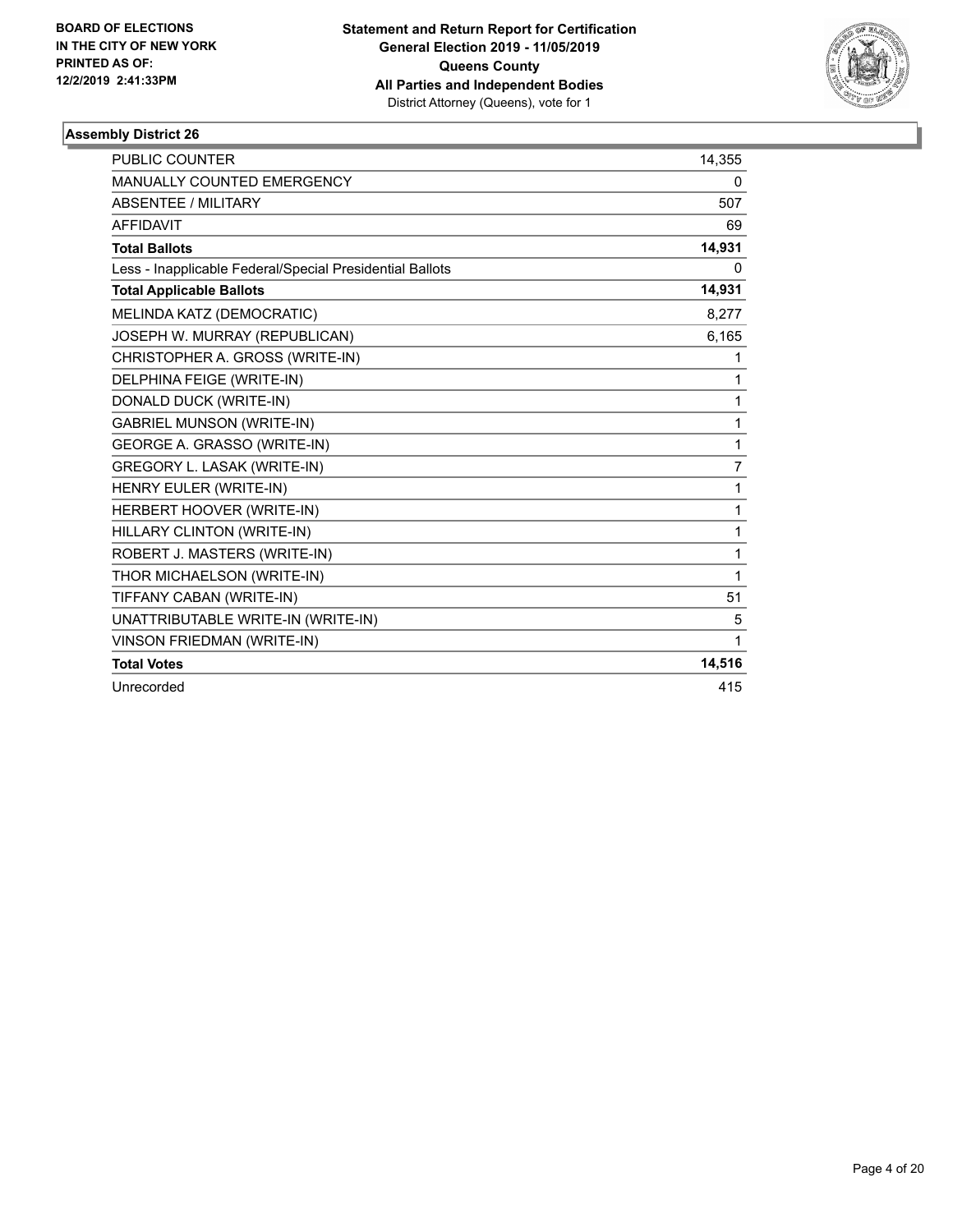

| <b>PUBLIC COUNTER</b>                                    | 11,638       |
|----------------------------------------------------------|--------------|
| MANUALLY COUNTED EMERGENCY                               | 0            |
| ABSENTEE / MILITARY                                      | 398          |
| <b>AFFIDAVIT</b>                                         | 90           |
| <b>Total Ballots</b>                                     | 12,126       |
| Less - Inapplicable Federal/Special Presidential Ballots | 0            |
| <b>Total Applicable Ballots</b>                          | 12,126       |
| MELINDA KATZ (DEMOCRATIC)                                | 8,025        |
| JOSEPH W. MURRAY (REPUBLICAN)                            | 3,613        |
| ALAN STEIN (WRITE-IN)                                    | 1            |
| <b>BIG BIRD (WRITE-IN)</b>                               | 1            |
| DAVID BOWIE (WRITE-IN)                                   | 1            |
| FRIEDA CABREJA (WRITE-IN)                                | 1            |
| HOMER SIMPSON (WRITE-IN)                                 | 1            |
| JACK RYAN JR. (WRITE-IN)                                 | 1            |
| JOE BLOW (WRITE-IN)                                      | $\mathbf{1}$ |
| KAMIL KRAWEZYK (WRITE-IN)                                | 1            |
| KAT SCHMIDT (WRITE-IN)                                   | $\mathbf{1}$ |
| NICHOLAS JOSEPH MANCINI (WRITE-IN)                       | 1            |
| PETER JOVISHOFF (WRITE-IN)                               | $\mathbf{1}$ |
| RUTH BADER GINSBURG (WRITE-IN)                           | $\mathbf{1}$ |
| THOMAS MCFARLAND (WRITE-IN)                              | $\mathbf{1}$ |
| TIFFANY CABAN (WRITE-IN)                                 | 73           |
| UNATTRIBUTABLE WRITE-IN (WRITE-IN)                       | 14           |
| YISHAI MAYNARD (WRITE-IN)                                | 1            |
| <b>Total Votes</b>                                       | 11,739       |
| Unrecorded                                               | 387          |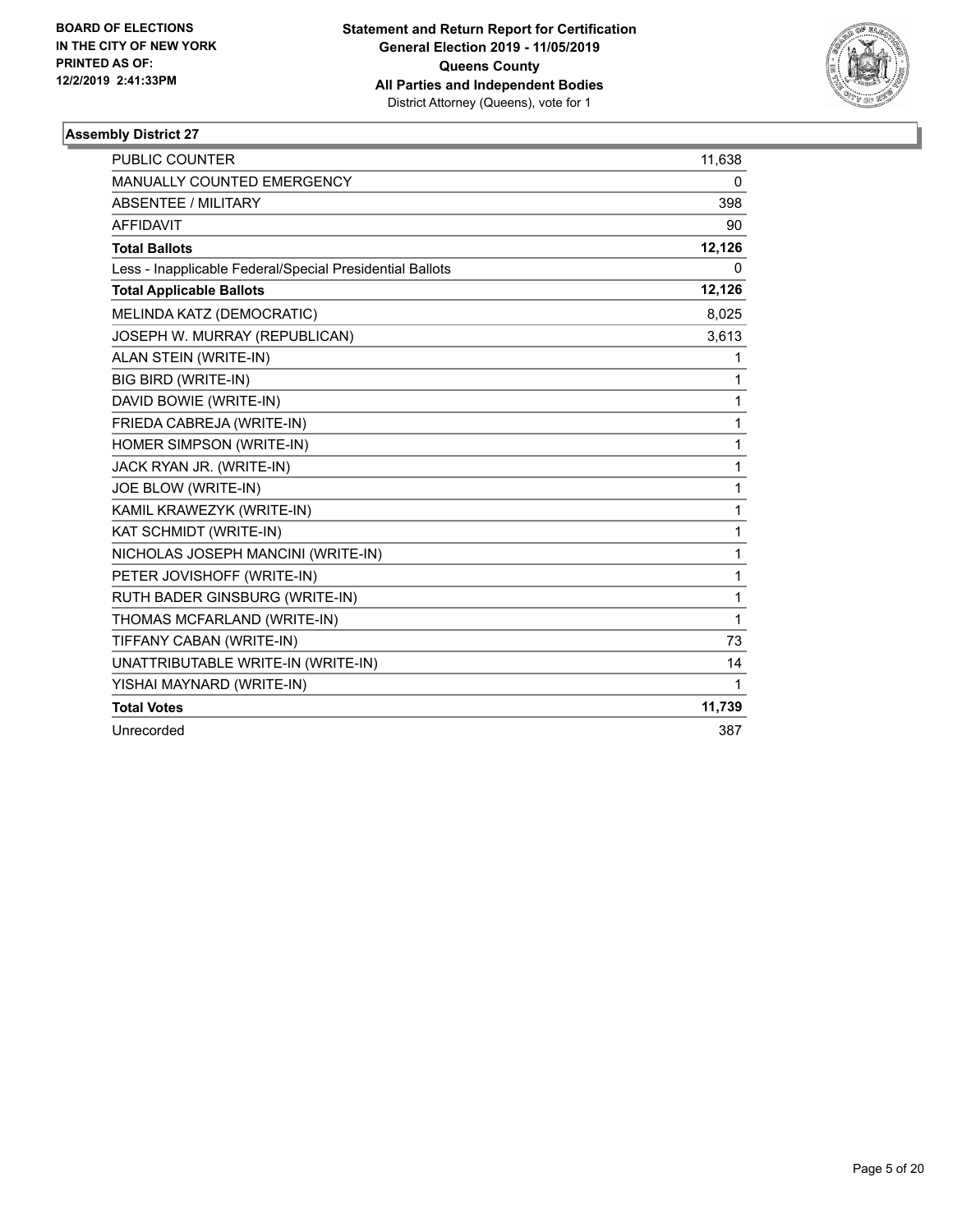

| PUBLIC COUNTER                                           | 14,216         |
|----------------------------------------------------------|----------------|
| MANUALLY COUNTED EMERGENCY                               | 0              |
| <b>ABSENTEE / MILITARY</b>                               | 467            |
| <b>AFFIDAVIT</b>                                         | 100            |
| <b>Total Ballots</b>                                     | 14,783         |
| Less - Inapplicable Federal/Special Presidential Ballots | 0              |
| <b>Total Applicable Ballots</b>                          | 14,783         |
| MELINDA KATZ (DEMOCRATIC)                                | 9,540          |
| JOSEPH W. MURRAY (REPUBLICAN)                            | 4,698          |
| ANTHONY EDWARD STARK (WRITE-IN)                          | 1              |
| BERNIE SANDERS (WRITE-IN)                                | 1              |
| BILL DONOHUE (WRITE-IN)                                  | 1              |
| CAITLIN SHANN (WRITE-IN)                                 | 1              |
| CARLOS BONILLA (WRITE-IN)                                | 1              |
| CHUCK TODD (WRITE-IN)                                    | 1              |
| EMILY WAELDER (WRITE-IN)                                 | 1              |
| GLENN A. MARTIN (WRITE-IN)                               | 1              |
| GREGORY L. LASAK (WRITE-IN)                              | 11             |
| HILLARY CLINTON (WRITE-IN)                               | 1              |
| JESUS VALDEZ (WRITE-IN)                                  | 1              |
| JOHN P. ALBERT (WRITE-IN)                                | 1              |
| JONATHAN S. KINGSTON (WRITE-IN)                          | 1              |
| JOSE NIEVES (WRITE-IN)                                   | 1              |
| KARL MARX (WRITE-IN)                                     | 1              |
| KEN CARL (WRITE-IN)                                      | 1              |
| MATTHEW D HUNTER (WRITE-IN)                              | 2              |
| MICHELLE OBAMA (WRITE-IN)                                | 1              |
| MICKEY MOUSE (WRITE-IN)                                  | $\overline{c}$ |
| MIKAIL GUSEYNOV (WRITE-IN)                               | 1              |
| MINA MALIK (WRITE-IN)                                    | 4              |
| ROXANNE MARTIN (WRITE-IN)                                | 1              |
| SANDRA LEE (WRITE-IN)                                    | 1              |
| SAUL MARTINEZ (WRITE-IN)                                 | 1              |
| TIFFANY CABAN (WRITE-IN)                                 | 137            |
| TUPAC SHAKUR (WRITE-IN)                                  | 1              |
| UNATTRIBUTABLE WRITE-IN (WRITE-IN)                       | 11             |
| WAITER WEIS (WRITE-IN)                                   | 1              |
| <b>Total Votes</b>                                       | 14,427         |
| Unrecorded                                               | 356            |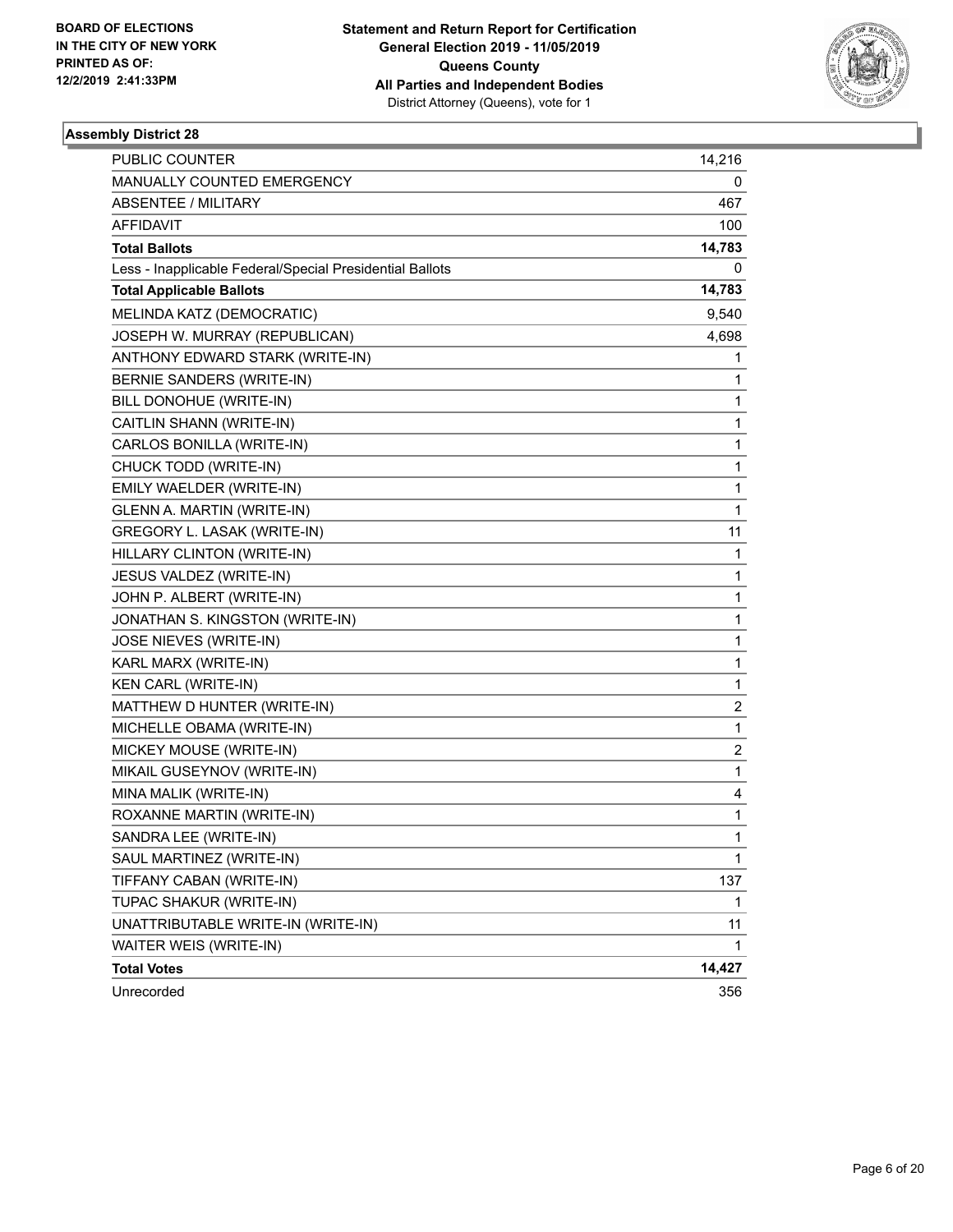

| <b>PUBLIC COUNTER</b>                                    | 11,550 |
|----------------------------------------------------------|--------|
| MANUALLY COUNTED EMERGENCY                               | 0      |
| ABSENTEE / MILITARY                                      | 244    |
| <b>AFFIDAVIT</b>                                         | 82     |
| <b>Total Ballots</b>                                     | 11,876 |
| Less - Inapplicable Federal/Special Presidential Ballots | 0      |
| <b>Total Applicable Ballots</b>                          | 11,876 |
| MELINDA KATZ (DEMOCRATIC)                                | 10,875 |
| JOSEPH W. MURRAY (REPUBLICAN)                            | 599    |
| EDWARD S. DUZANT (WRITE-IN)                              |        |
| MINA MALIK (WRITE-IN)                                    | 1      |
| MINISTER FARRAKHA (WRITE-IN)                             |        |
| TIFFANY CABAN (WRITE-IN)                                 | 8      |
| TIFFANY CABRERA (WRITE-IN)                               | 1      |
| UNATTRIBUTABLE WRITE-IN (WRITE-IN)                       | 1      |
| <b>Total Votes</b>                                       | 11,487 |
| Unrecorded                                               | 389    |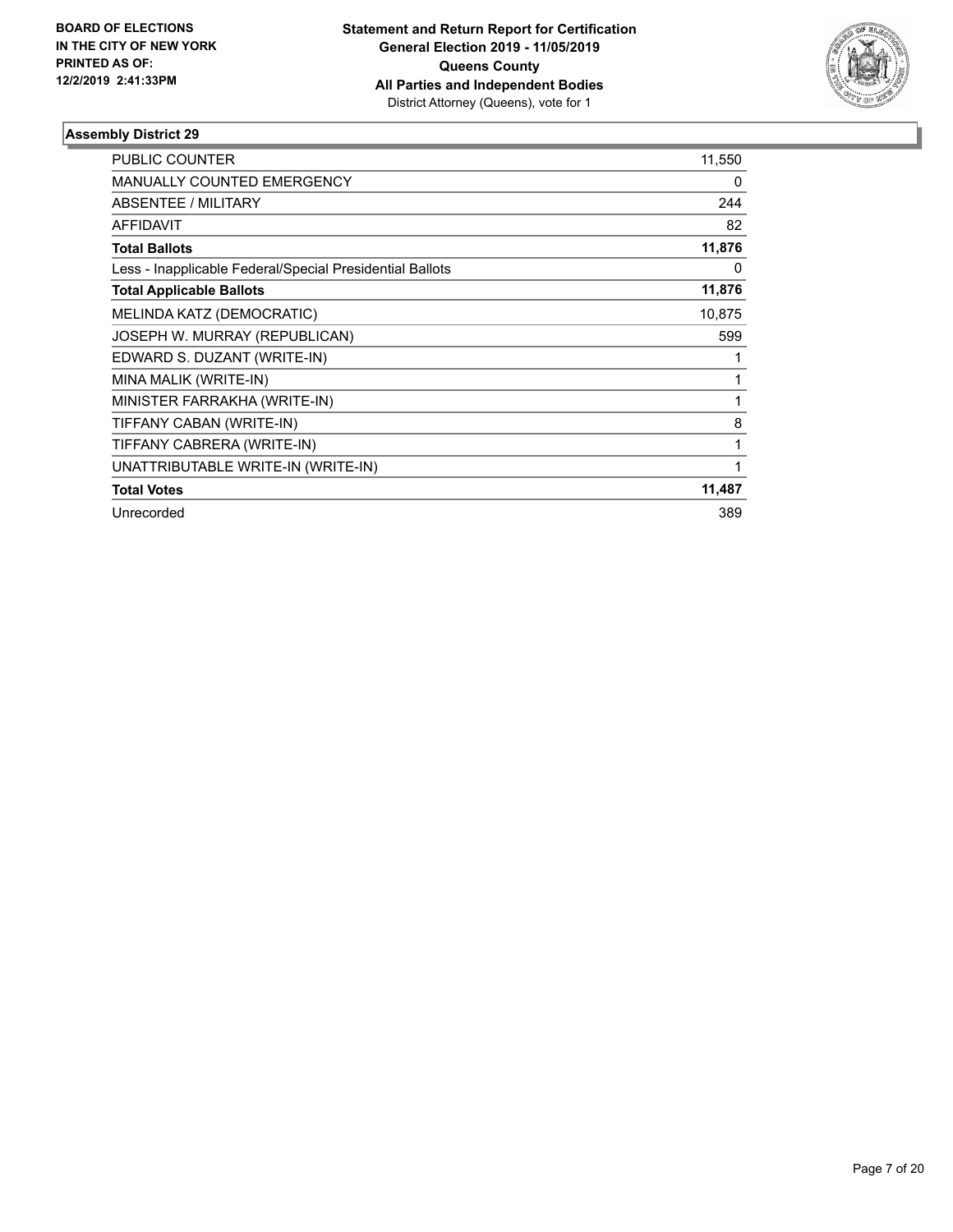

| PUBLIC COUNTER                                           | 12,493 |
|----------------------------------------------------------|--------|
| MANUALLY COUNTED EMERGENCY                               | 0      |
| ABSENTEE / MILITARY                                      | 401    |
| <b>AFFIDAVIT</b>                                         | 75     |
| <b>Total Ballots</b>                                     | 12,969 |
| Less - Inapplicable Federal/Special Presidential Ballots | 0      |
| <b>Total Applicable Ballots</b>                          | 12,969 |
| MELINDA KATZ (DEMOCRATIC)                                | 8,034  |
| JOSEPH W. MURRAY (REPUBLICAN)                            | 4,301  |
| ALEXANDRIA OCASIO-CORTEZ (WRITE-IN)                      | 2      |
| <b>BENNY BUPKIS (WRITE-IN)</b>                           | 1      |
| CHRISTOPHER HOLTZ (WRITE-IN)                             | 1      |
| DEVIN BALKIND (WRITE-IN)                                 | 1      |
| ERIK H. ALDEBORGH (WRITE-IN)                             | 1      |
| GREGORY L. LASAK (WRITE-IN)                              | 3      |
| JAMES LANE (WRITE-IN)                                    | 1      |
| JANE WESTON (WRITE-IN)                                   | 1      |
| JEANNINE PIRRO (WRITE-IN)                                | 1      |
| JEFF SPICOLI (WRITE-IN)                                  | 1      |
| JENNIFER FRANKOLA (WRITE-IN)                             | 1      |
| <b>JESSICA RAMOS (WRITE-IN)</b>                          | 1      |
| JOHN RYAN (WRITE-IN)                                     | 1      |
| JOSEPH AMBROSINI (WRITE-IN)                              | 1      |
| JUANA MOLINA (WRITE-IN)                                  | 1      |
| KENNY THOREAU (WRITE-IN)                                 | 1      |
| <b>KERRIN WATSON (WRITE-IN)</b>                          | 1      |
| LIONEL HUTZ (WRITE-IN)                                   | 2      |
| ROBERT ROHS (WRITE-IN)                                   | 1      |
| SUSAN LEE (WRITE-IN)                                     | 1      |
| TIFFANY CABAN (WRITE-IN)                                 | 155    |
| UNATTRIBUTABLE WRITE-IN (WRITE-IN)                       | 10     |
| UNCOUNTED WRITE-IN PER STATUTE (WRITE-IN)                | 2      |
| WILLIE RANDOLPH (WRITE-IN)                               | 1      |
| <b>Total Votes</b>                                       | 12,527 |
| Unrecorded                                               | 442    |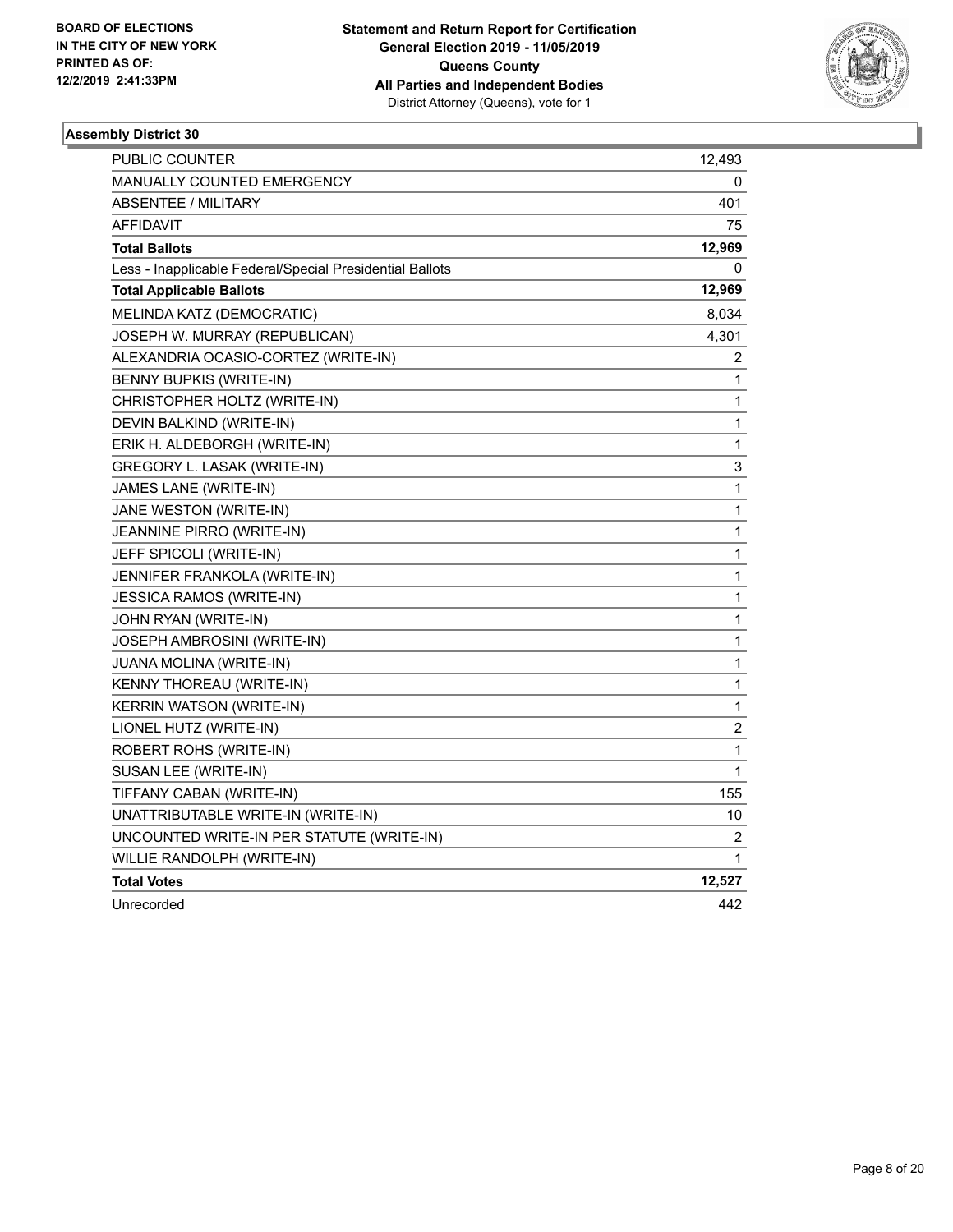

| <b>PUBLIC COUNTER</b>                                    | 8,174 |
|----------------------------------------------------------|-------|
| MANUALLY COUNTED EMERGENCY                               | 0     |
| <b>ABSENTEE / MILITARY</b>                               | 236   |
| <b>AFFIDAVIT</b>                                         | 80    |
| <b>Total Ballots</b>                                     | 8,490 |
| Less - Inapplicable Federal/Special Presidential Ballots | 0     |
| <b>Total Applicable Ballots</b>                          | 8,490 |
| MELINDA KATZ (DEMOCRATIC)                                | 7,327 |
| JOSEPH W. MURRAY (REPUBLICAN)                            | 796   |
| ALLAN W. JENNINGS JR. (WRITE-IN)                         | 2     |
| CRAIG T. GRANT (WRITE-IN)                                | 1     |
| FARINATA DIA (WRITE-IN)                                  | 1     |
| GREGORY L. LASAK (WRITE-IN)                              | 1     |
| JACQUELINE RICHARDSON (WRITE-IN)                         | 1     |
| JAHI ROSE (WRITE-IN)                                     | 1     |
| NIKKI KATEMAN (WRITE-IN)                                 | 1     |
| TIFFANY CABAN (WRITE-IN)                                 | 26    |
| UNATTRIBUTABLE WRITE-IN (WRITE-IN)                       | 12    |
| UNCOUNTED WRITE-IN PER STATUTE (WRITE-IN)                | 1     |
| <b>Total Votes</b>                                       | 8,170 |
| Unrecorded                                               | 320   |

| <b>PUBLIC COUNTER</b>                                    | 12,171         |
|----------------------------------------------------------|----------------|
| <b>MANUALLY COUNTED EMERGENCY</b>                        | 0              |
| <b>ABSENTEE / MILITARY</b>                               | 296            |
| <b>AFFIDAVIT</b>                                         | 72             |
| <b>Total Ballots</b>                                     | 12,539         |
| Less - Inapplicable Federal/Special Presidential Ballots | 0              |
| <b>Total Applicable Ballots</b>                          | 12,539         |
| MELINDA KATZ (DEMOCRATIC)                                | 11,514         |
| JOSEPH W. MURRAY (REPUBLICAN)                            | 568            |
| <b>BOB HARDT (WRITE-IN)</b>                              | 1              |
| ERIC ADAMS (WRITE-IN)                                    | 1              |
| GREGORY L. LASAK (WRITE-IN)                              | $\mathbf{1}$   |
| JOE MARTHONE (WRITE-IN)                                  | 1              |
| JOSEPH MARTHONE (WRITE-IN)                               | 1              |
| LELA FLOYD (WRITE-IN)                                    | 1              |
| MARIA CABAN (WRITE-IN)                                   | 1              |
| MICHELLE OBAMA (WRITE-IN)                                | $\mathbf{1}$   |
| MINA MALIK (WRITE-IN)                                    | 1              |
| TERESA ORR (WRITE-IN)                                    | $\overline{2}$ |
| TIFFANY CABAN (WRITE-IN)                                 | 20             |
| UNATTRIBUTABLE WRITE-IN (WRITE-IN)                       | 10             |
| <b>Total Votes</b>                                       | 12,123         |
| Unrecorded                                               | 416            |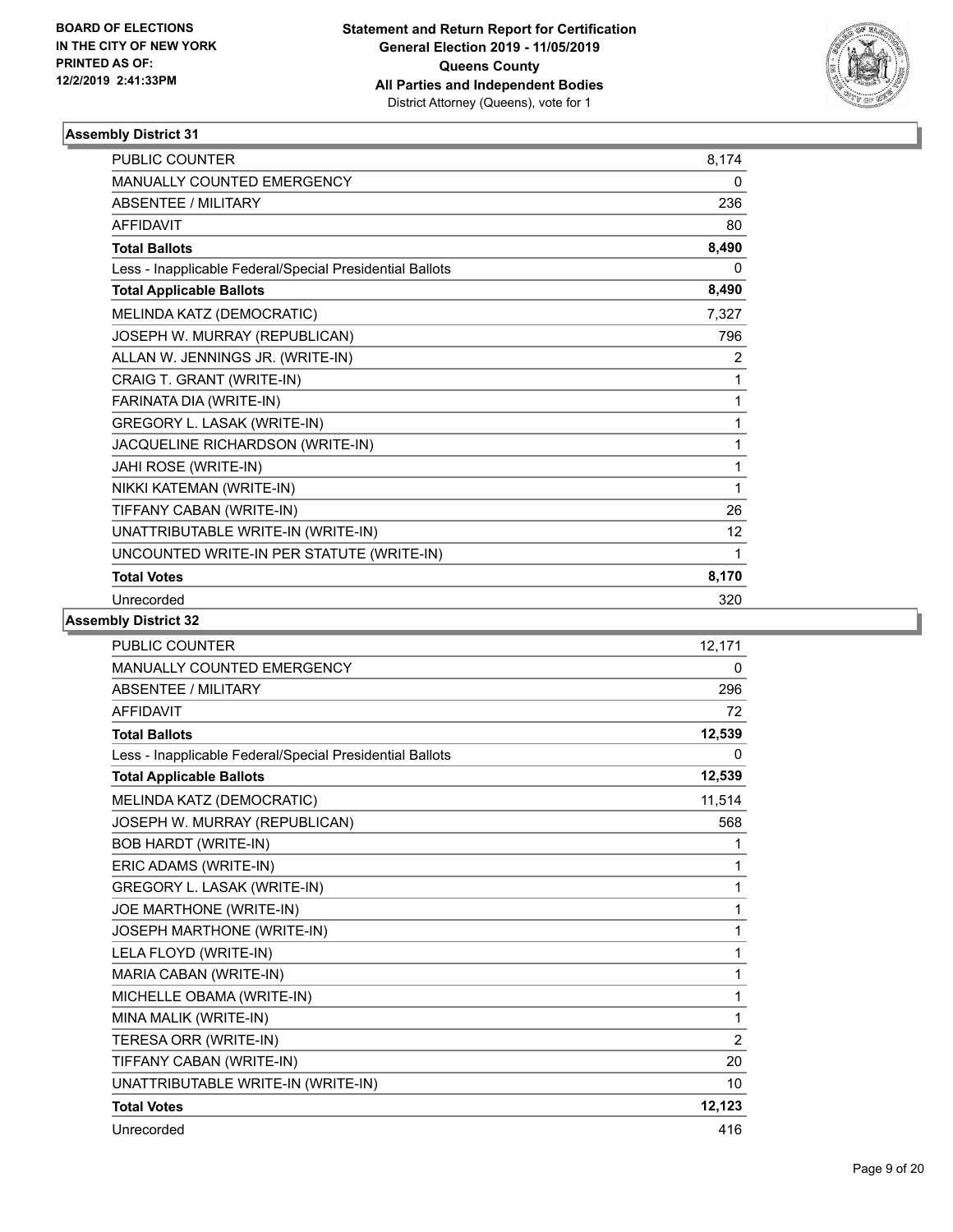

| <b>PUBLIC COUNTER</b>                                    | 13,771       |
|----------------------------------------------------------|--------------|
| <b>MANUALLY COUNTED EMERGENCY</b>                        | 0            |
| <b>ABSENTEE / MILITARY</b>                               | 282          |
| <b>AFFIDAVIT</b>                                         | 62           |
| <b>Total Ballots</b>                                     | 14,115       |
| Less - Inapplicable Federal/Special Presidential Ballots | 0            |
| <b>Total Applicable Ballots</b>                          | 14,115       |
| MELINDA KATZ (DEMOCRATIC)                                | 12,014       |
| JOSEPH W. MURRAY (REPUBLICAN)                            | 1,640        |
| AL SHARPTON (WRITE-IN)                                   | 1            |
| ARNOLD SPENCE (WRITE-IN)                                 | 1            |
| <b>BART SIMPSON (WRITE-IN)</b>                           | 1            |
| DYMITRA ETIENNE (WRITE-IN)                               | 1            |
| MICHAEL ARACTI (WRITE-IN)                                | 1            |
| MICHAEL J. BROWN (WRITE-IN)                              | 1            |
| MINA MALIK (WRITE-IN)                                    | 6            |
| NIRA MALIK (WRITE-IN)                                    | 1            |
| SNOOP DOG (WRITE-IN)                                     | 1            |
| TIFFANY CABAN (WRITE-IN)                                 | 32           |
| TOM LONG (WRITE-IN)                                      | $\mathbf{1}$ |
| UNATTRIBUTABLE WRITE-IN (WRITE-IN)                       | 7            |
| UNCOUNTED WRITE-IN PER STATUTE (WRITE-IN)                | 1            |
| <b>Total Votes</b>                                       | 13,709       |
| Unrecorded                                               | 406          |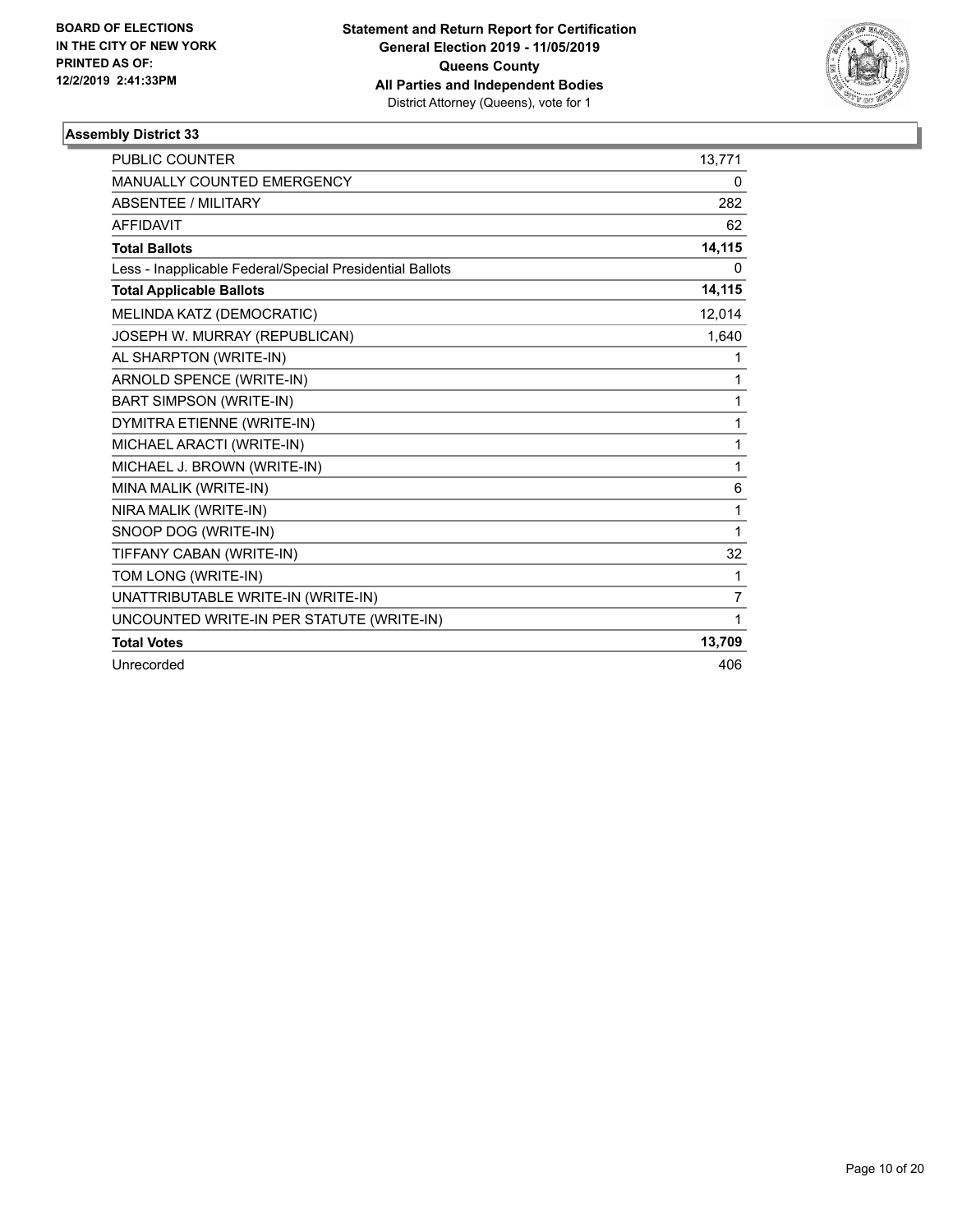

| <b>PUBLIC COUNTER</b>                                    | 8,820          |
|----------------------------------------------------------|----------------|
| <b>MANUALLY COUNTED EMERGENCY</b>                        | 0              |
| <b>ABSENTEE / MILITARY</b>                               | 211            |
| <b>AFFIDAVIT</b>                                         | 49             |
| <b>Total Ballots</b>                                     | 9,080          |
| Less - Inapplicable Federal/Special Presidential Ballots | 0              |
| <b>Total Applicable Ballots</b>                          | 9,080          |
| MELINDA KATZ (DEMOCRATIC)                                | 6,932          |
| JOSEPH W. MURRAY (REPUBLICAN)                            | 1,560          |
| ALI KHAZEY (WRITE-IN)                                    | 1              |
| ALICIA CANARY (WRITE-IN)                                 | 1              |
| ARTURO SANCHEZ (WRITE-IN)                                | 1              |
| <b>GEORGE MOHR (WRITE-IN)</b>                            | 1              |
| JAMES STEERE (WRITE-IN)                                  | 1              |
| <b>JESSICA RAMOS (WRITE-IN)</b>                          | 1              |
| JUDGE JUDY (WRITE-IN)                                    | 1              |
| KATIE MURRAY (WRITE-IN)                                  | 1              |
| MINA MALIK (WRITE-IN)                                    | $\overline{2}$ |
| RUDY GRECO (WRITE-IN)                                    | 1              |
| TANIA MATTOS (WRITE-IN)                                  | 1              |
| TIFFANY CABAN (WRITE-IN)                                 | 165            |
| UNATTRIBUTABLE WRITE-IN (WRITE-IN)                       | 9              |
| UNCOUNTED WRITE-IN PER STATUTE (WRITE-IN)                | $\overline{2}$ |
| <b>Total Votes</b>                                       | 8,680          |
| Unrecorded                                               | 400            |

| <b>MANUALLY COUNTED EMERGENCY</b><br><b>ABSENTEE / MILITARY</b><br><b>AFFIDAVIT</b><br><b>Total Ballots</b><br>Less - Inapplicable Federal/Special Presidential Ballots<br><b>Total Applicable Ballots</b><br>MELINDA KATZ (DEMOCRATIC)<br>JOSEPH W. MURRAY (REPUBLICAN)<br>JENNIFER CABAN (WRITE-IN)<br>MARK J. BIBLIS (WRITE-IN)<br>MINA MALIK (WRITE-IN)<br>ROBBIE SHEIKH (WRITE-IN)<br>TIFFANY CABAN (WRITE-IN)<br>UNATTRIBUTABLE WRITE-IN (WRITE-IN)<br>UNCOUNTED WRITE-IN PER STATUTE (WRITE-IN)<br><b>Total Votes</b><br>Unrecorded | PUBLIC COUNTER | 6,395 |
|--------------------------------------------------------------------------------------------------------------------------------------------------------------------------------------------------------------------------------------------------------------------------------------------------------------------------------------------------------------------------------------------------------------------------------------------------------------------------------------------------------------------------------------------|----------------|-------|
|                                                                                                                                                                                                                                                                                                                                                                                                                                                                                                                                            |                | 0     |
|                                                                                                                                                                                                                                                                                                                                                                                                                                                                                                                                            |                | 314   |
|                                                                                                                                                                                                                                                                                                                                                                                                                                                                                                                                            |                | 41    |
|                                                                                                                                                                                                                                                                                                                                                                                                                                                                                                                                            |                | 6,750 |
|                                                                                                                                                                                                                                                                                                                                                                                                                                                                                                                                            |                | 0     |
|                                                                                                                                                                                                                                                                                                                                                                                                                                                                                                                                            |                | 6,750 |
|                                                                                                                                                                                                                                                                                                                                                                                                                                                                                                                                            |                | 5,402 |
|                                                                                                                                                                                                                                                                                                                                                                                                                                                                                                                                            |                | 989   |
|                                                                                                                                                                                                                                                                                                                                                                                                                                                                                                                                            |                | 1     |
|                                                                                                                                                                                                                                                                                                                                                                                                                                                                                                                                            |                | 1     |
|                                                                                                                                                                                                                                                                                                                                                                                                                                                                                                                                            |                | 1     |
|                                                                                                                                                                                                                                                                                                                                                                                                                                                                                                                                            |                | 1     |
|                                                                                                                                                                                                                                                                                                                                                                                                                                                                                                                                            |                | 41    |
|                                                                                                                                                                                                                                                                                                                                                                                                                                                                                                                                            |                | 8     |
|                                                                                                                                                                                                                                                                                                                                                                                                                                                                                                                                            |                | 1     |
|                                                                                                                                                                                                                                                                                                                                                                                                                                                                                                                                            |                | 6,445 |
|                                                                                                                                                                                                                                                                                                                                                                                                                                                                                                                                            |                | 305   |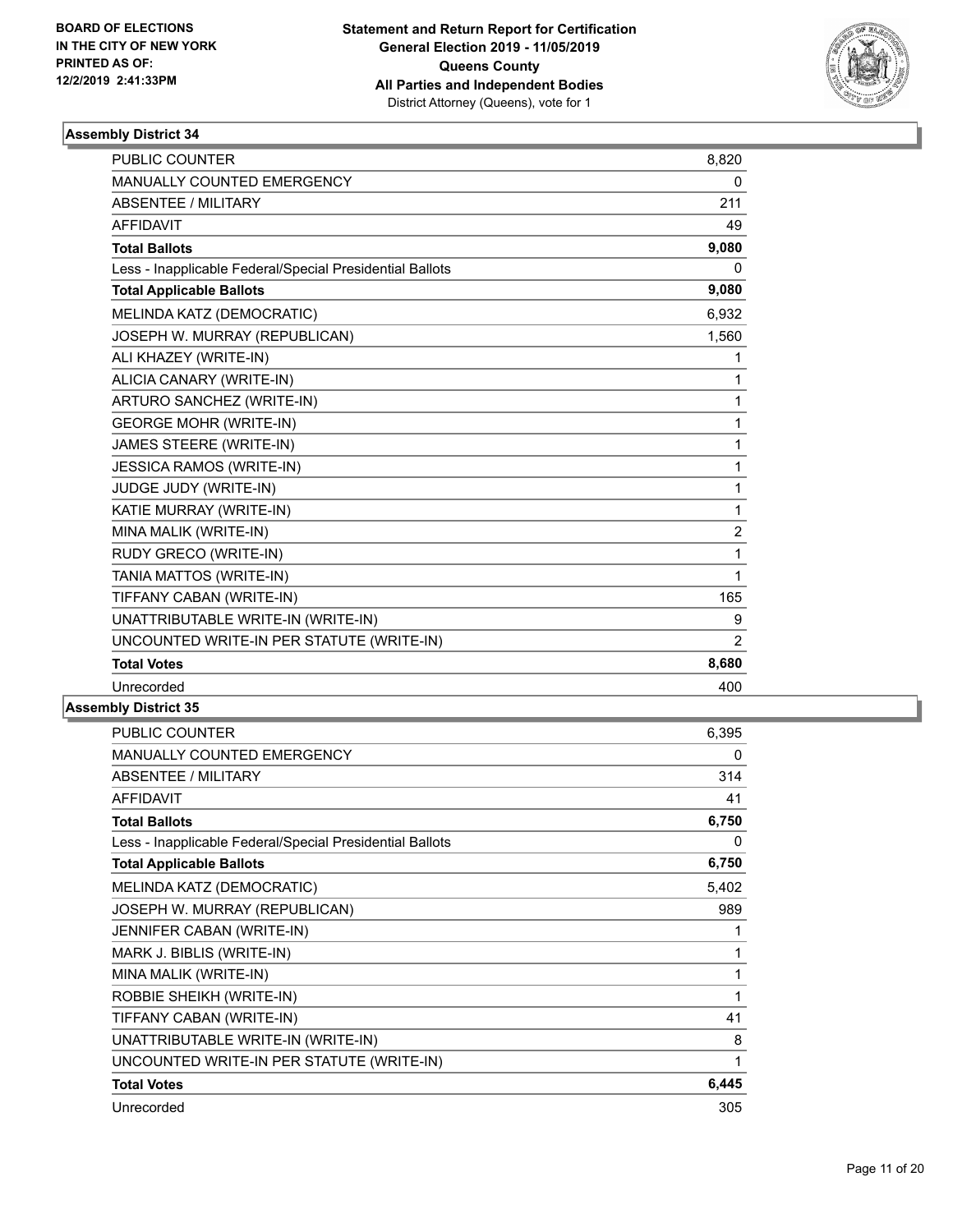

| <b>PUBLIC COUNTER</b>                                    | 14,382       |
|----------------------------------------------------------|--------------|
| MANUALLY COUNTED EMERGENCY                               | 1            |
| <b>ABSENTEE / MILITARY</b>                               | 226          |
| <b>AFFIDAVIT</b>                                         | 137          |
| <b>Total Ballots</b>                                     | 14,746       |
| Less - Inapplicable Federal/Special Presidential Ballots | 0            |
| <b>Total Applicable Ballots</b>                          | 14,746       |
| MELINDA KATZ (DEMOCRATIC)                                | 11,575       |
| JOSEPH W. MURRAY (REPUBLICAN)                            | 2,343        |
| ABIGAIL SWENSTEIN (WRITE-IN)                             | 5            |
| CELINA CABAN (WRITE-IN)                                  | 1            |
| CODY BUTLER (WRITE-IN)                                   | 1            |
| <b>GABRIELLE MARTIN KLEIN (WRITE-IN)</b>                 | $\mathbf{1}$ |
| GIOVANNI DAMATO (WRITE-IN)                               | $\mathbf{1}$ |
| GREGORY L. LASAK (WRITE-IN)                              | 1            |
| HILLARY CLINTON (WRITE-IN)                               | $\mathbf{1}$ |
| JOSE NIEVES (WRITE-IN)                                   | 3            |
| KYLIE MINOGUE (WRITE-IN)                                 | $\mathbf{1}$ |
| MARK GREEN (WRITE-IN)                                    | 1            |
| MAX RUST (WRITE-IN)                                      | 1            |
| MICHAEL BLOOMBERG (WRITE-IN)                             | $\mathbf{1}$ |
| MICHAEL GIANARIS (WRITE-IN)                              | $\mathbf{1}$ |
| MINA MALIK (WRITE-IN)                                    | 1            |
| NICHOLAS HABY (WRITE-IN)                                 | 1            |
| NICK HABY (WRITE-IN)                                     | 1            |
| RICHARD OSWA (WRITE-IN)                                  | $\mathbf{1}$ |
| ROBYN FISHER (WRITE-IN)                                  | $\mathbf{1}$ |
| SARA ISABELLE STANLEY (WRITE-IN)                         | 1            |
| TIFFANY CABAN (WRITE-IN)                                 | 354          |
| UNATTRIBUTABLE WRITE-IN (WRITE-IN)                       | 15           |
| UNCOUNTED WRITE-IN PER STATUTE (WRITE-IN)                | 1            |
| VIRGINIA GLUS (WRITE-IN)                                 | 1            |
| <b>Total Votes</b>                                       | 14,314       |
| Unrecorded                                               | 432          |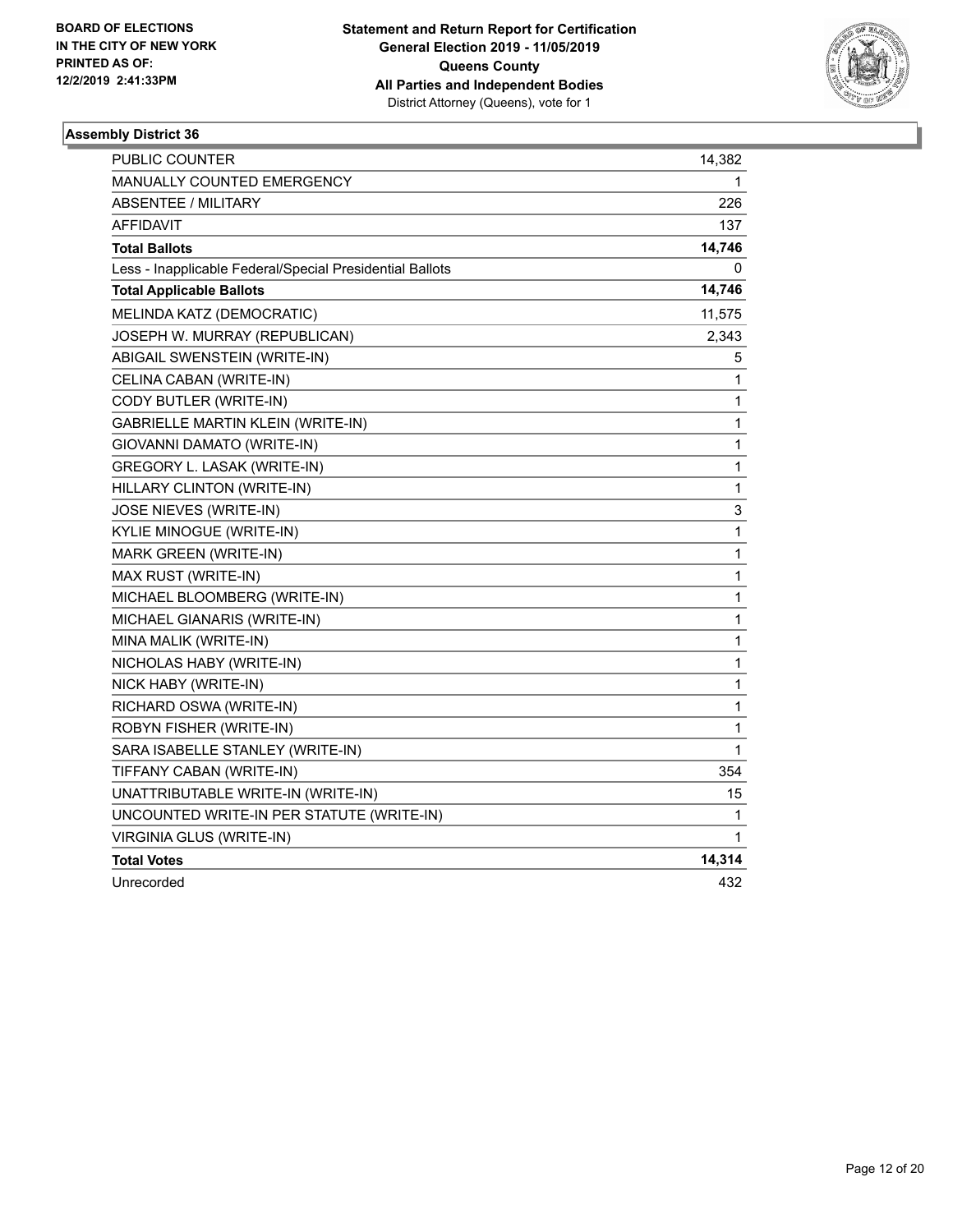

| PUBLIC COUNTER                                           | 12,613       |
|----------------------------------------------------------|--------------|
| MANUALLY COUNTED EMERGENCY                               | 0            |
| ABSENTEE / MILITARY                                      | 166          |
| <b>AFFIDAVIT</b>                                         | 104          |
| <b>Total Ballots</b>                                     | 12,883       |
| Less - Inapplicable Federal/Special Presidential Ballots | 0            |
| <b>Total Applicable Ballots</b>                          | 12,883       |
| MELINDA KATZ (DEMOCRATIC)                                | 10,329       |
| JOSEPH W. MURRAY (REPUBLICAN)                            | 1,796        |
| ALICIA GLEN (WRITE-IN)                                   | 1            |
| ANNETTE ALMAZAM (WRITE-IN)                               | 1            |
| CHAU T. LAM (WRITE-IN)                                   | 1            |
| CHAUNCEY PILGRIM (WRITE-IN)                              | 1            |
| CHLOE MEAD (WRITE-IN)                                    | 1            |
| CURTIS SLIWA (WRITE-IN)                                  | 1            |
| DAVID SUSKOW (WRITE-IN)                                  | 1            |
| DOUGLAS MOORE (WRITE-IN)                                 | 1            |
| GREGORY L. LASAK (WRITE-IN)                              | 1            |
| JEFFERY HOLLOWAY (WRITE-IN)                              | 1            |
| JONATHAN BAILEY (WRITE-IN)                               | 1            |
| LATICIA JAMES (WRITE-IN)                                 | 1            |
| LAURA P. HOGAN (WRITE-IN)                                | $\mathbf{1}$ |
| MARCUS RODRIGUEZ (WRITE-IN)                              | 1            |
| MELISSA LEE (WRITE-IN)                                   | 1            |
| MICHAEL A. RODRIGUEZ (WRITE-IN)                          | 1            |
| NORMAN AREVALO (WRITE-IN)                                | 1            |
| OLIVIA CHANCE (WRITE-IN)                                 | 1            |
| PETER VALLONE JR. (WRITE-IN)                             | 1            |
| SAM SEDER (WRITE-IN)                                     | 1            |
| TIFFANY CABAN (WRITE-IN)                                 | 247          |
| TIFFANY KAPLAN (WRITE-IN)                                | 1            |
| UNATTRIBUTABLE WRITE-IN (WRITE-IN)                       | 17           |
| WALTER IWACHIW (WRITE-IN)                                | 1            |
| <b>Total Votes</b>                                       | 12,411       |
| Unrecorded                                               | 472          |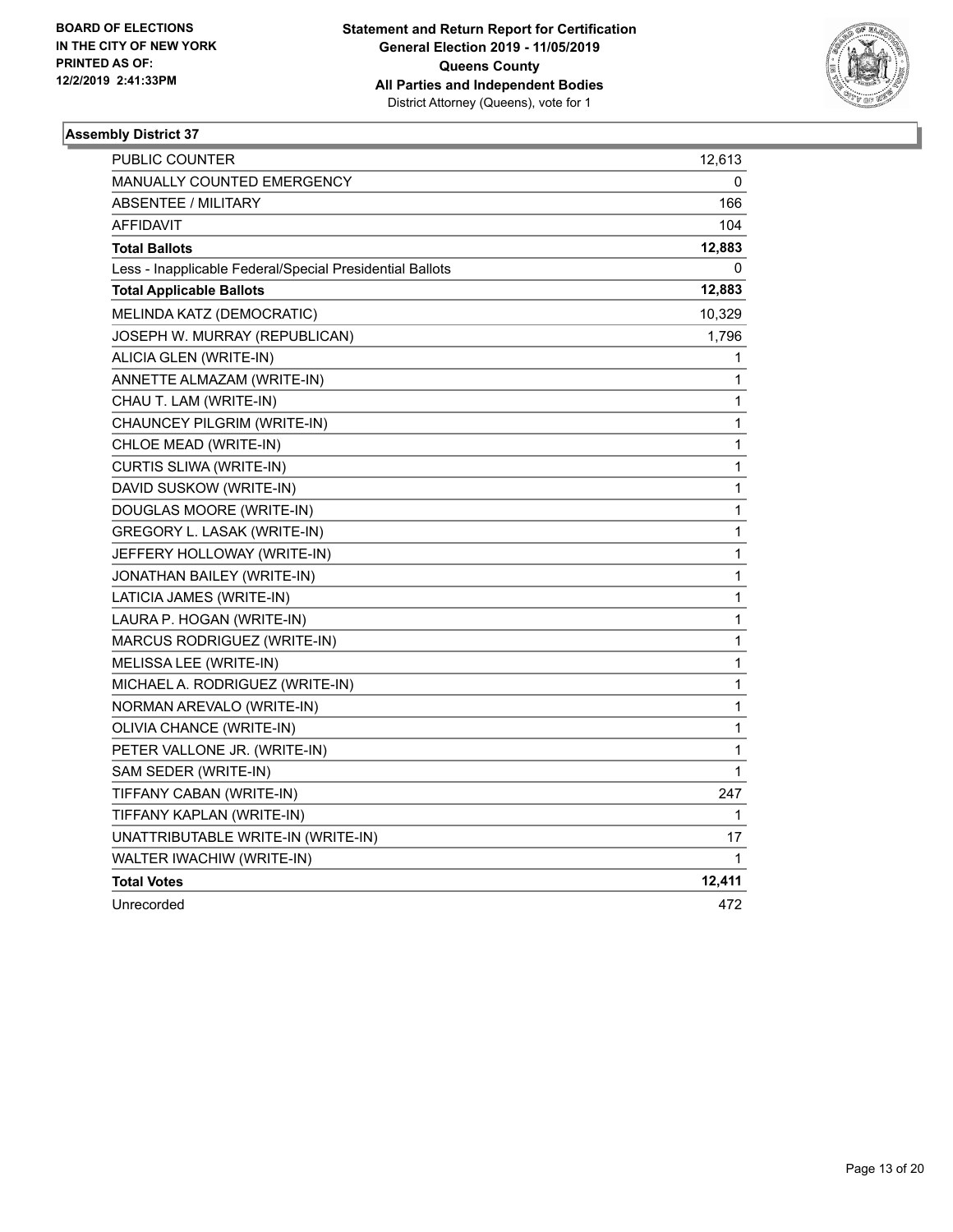

| <b>PUBLIC COUNTER</b>                                    | 7,266 |
|----------------------------------------------------------|-------|
| <b>MANUALLY COUNTED EMERGENCY</b>                        | 0     |
| <b>ABSENTEE / MILITARY</b>                               | 132   |
| <b>AFFIDAVIT</b>                                         | 61    |
| <b>Total Ballots</b>                                     | 7,459 |
| Less - Inapplicable Federal/Special Presidential Ballots | 0     |
| <b>Total Applicable Ballots</b>                          | 7,459 |
| MELINDA KATZ (DEMOCRATIC)                                | 5,251 |
| JOSEPH W. MURRAY (REPUBLICAN)                            | 1,854 |
| AMBER LYNN LEWIS (WRITE-IN)                              | 1     |
| JAMES T WALSH (WRITE-IN)                                 | 1     |
| JUMAANE WILLIAMS (WRITE-IN)                              | 1     |
| KEVIN JAMES (WRITE-IN)                                   | 1     |
| MICKEY MOUSE (WRITE-IN)                                  | 1     |
| PAUL JUSER (WRITE-IN)                                    | 1     |
| TIFFANY CABAN (WRITE-IN)                                 | 66    |
| UNATTRIBUTABLE WRITE-IN (WRITE-IN)                       | 9     |
| UNCOUNTED WRITE-IN PER STATUTE (WRITE-IN)                | 3     |
| <b>Total Votes</b>                                       | 7,189 |
| Unrecorded                                               | 270   |

| <b>PUBLIC COUNTER</b>                                    | 6,415 |
|----------------------------------------------------------|-------|
| MANUALLY COUNTED EMERGENCY                               | 0     |
| <b>ABSENTEE / MILITARY</b>                               | 87    |
| <b>AFFIDAVIT</b>                                         | 35    |
| <b>Total Ballots</b>                                     | 6,537 |
| Less - Inapplicable Federal/Special Presidential Ballots | 0     |
| <b>Total Applicable Ballots</b>                          | 6,537 |
| MELINDA KATZ (DEMOCRATIC)                                | 5,049 |
| JOSEPH W. MURRAY (REPUBLICAN)                            | 1,044 |
| ANTONIA CABAN (WRITE-IN)                                 | 1     |
| <b>BARACK OBAMA (WRITE-IN)</b>                           | 1     |
| BETTY LAW (WRITE-IN)                                     | 1     |
| <b>BUGS BUNNY (WRITE-IN)</b>                             | 1     |
| CURTIS SLIWA (WRITE-IN)                                  | 1     |
| LAWRENCE ENG (WRITE-IN)                                  | 1     |
| LIZ HOLTZMAN (WRITE-IN)                                  | 1     |
| STEPHANIE CABAN (WRITE-IN)                               | 1     |
| TIFFANY CABAN (WRITE-IN)                                 | 112   |
| UNATTRIBUTABLE WRITE-IN (WRITE-IN)                       | 4     |
| <b>Total Votes</b>                                       | 6,217 |
| Unrecorded                                               | 320   |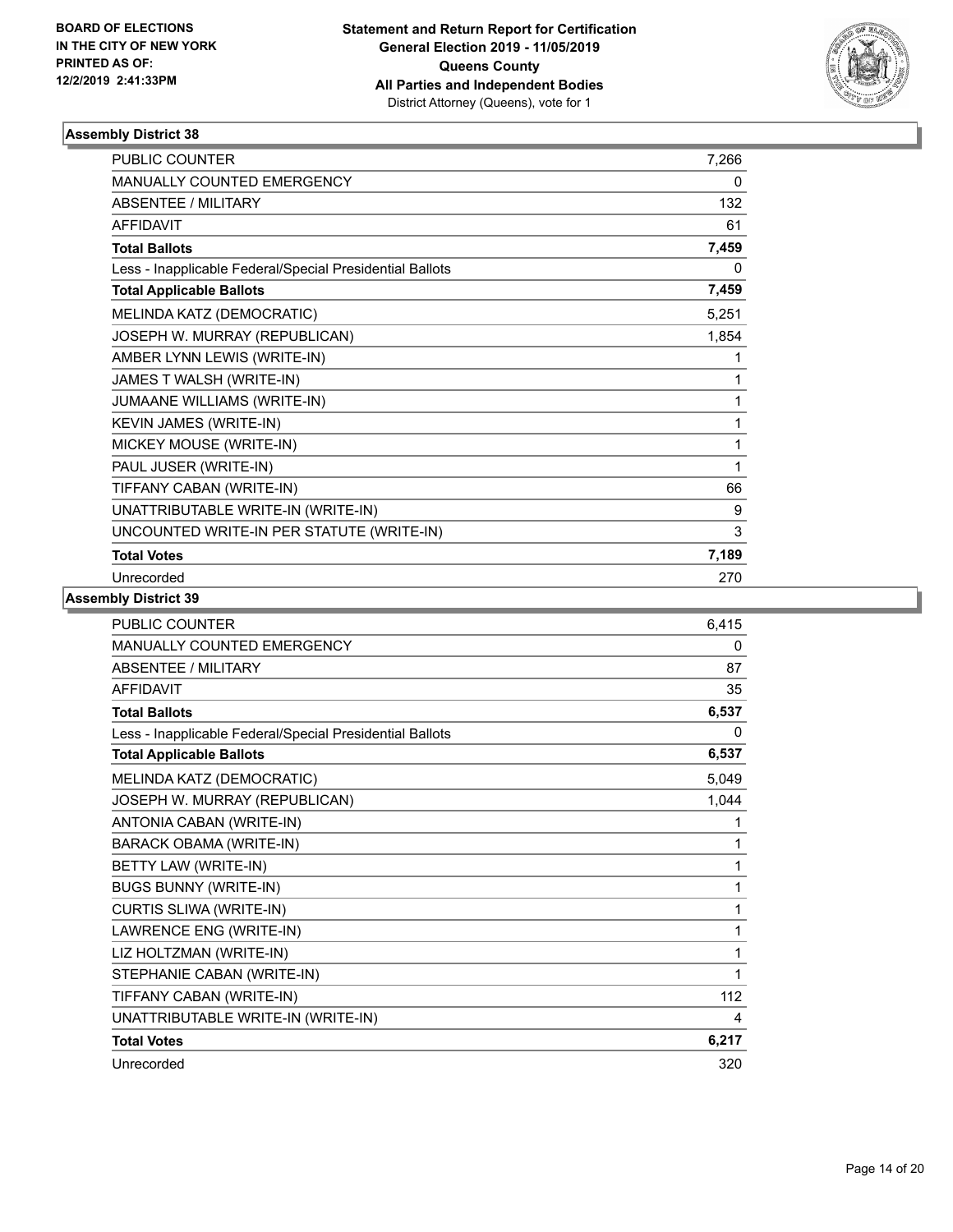

| PUBLIC COUNTER                                           | 6,793 |
|----------------------------------------------------------|-------|
| <b>MANUALLY COUNTED EMERGENCY</b>                        | 0     |
| <b>ABSENTEE / MILITARY</b>                               | 208   |
| <b>AFFIDAVIT</b>                                         | 56    |
| <b>Total Ballots</b>                                     | 7,057 |
| Less - Inapplicable Federal/Special Presidential Ballots | 0     |
| <b>Total Applicable Ballots</b>                          | 7,057 |
| MELINDA KATZ (DEMOCRATIC)                                | 4,381 |
| JOSEPH W. MURRAY (REPUBLICAN)                            | 2,316 |
| GREGORY L. LASAK (WRITE-IN)                              |       |
| <b>JASON HARRINGTON (WRITE-IN)</b>                       |       |
| TIFFANY CABAN (WRITE-IN)                                 | 22    |
| UNATTRIBUTABLE WRITE-IN (WRITE-IN)                       | 4     |
| UNCOUNTED WRITE-IN PER STATUTE (WRITE-IN)                | 1     |
| <b>Total Votes</b>                                       | 6,726 |
| Unrecorded                                               | 331   |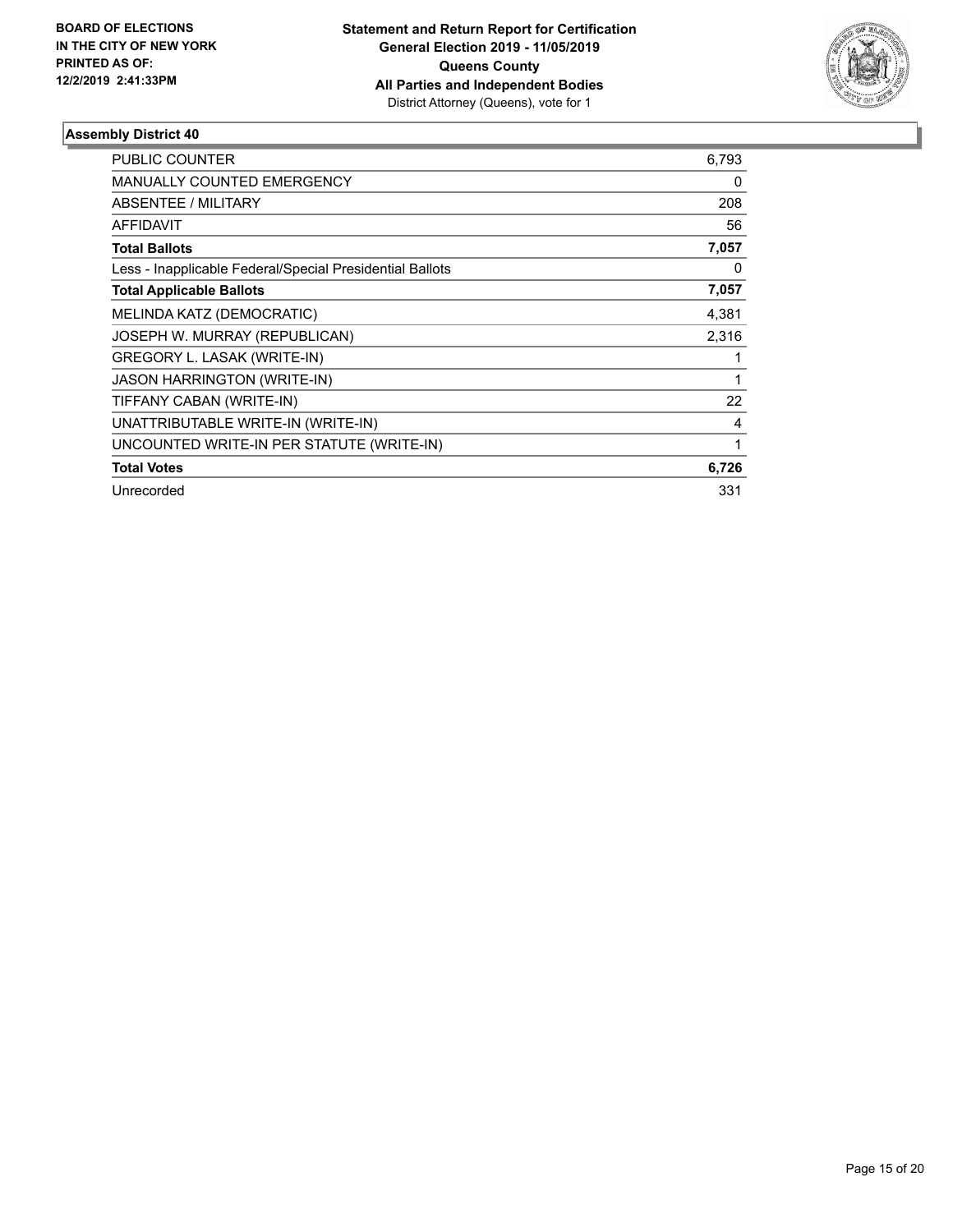

| PUBLIC COUNTER                                           | 195,823        |
|----------------------------------------------------------|----------------|
| MANUALLY COUNTED EMERGENCY                               | 1.             |
| <b>ABSENTEE / MILITARY</b>                               | 5,373          |
| AFFIDAVIT                                                | 1,321          |
| <b>Total Ballots</b>                                     | 202,518        |
| Less - Inapplicable Federal/Special Presidential Ballots | 0              |
| <b>Total Applicable Ballots</b>                          | 202,518        |
| MELINDA KATZ (DEMOCRATIC)                                | 146,597        |
| JOSEPH W. MURRAY (REPUBLICAN)                            | 47,112         |
| ABIGAIL SWENSTEIN (WRITE-IN)                             | 5              |
| AL SHARPTON (WRITE-IN)                                   | 1              |
| ALAN STEIN (WRITE-IN)                                    | 1              |
| ALEXANDRIA OCASIO-CORTEZ (WRITE-IN)                      | 2              |
| ALI KHAZEY (WRITE-IN)                                    | 1              |
| ALICIA CANARY (WRITE-IN)                                 | 1              |
| ALICIA GLEN (WRITE-IN)                                   | 1              |
| ALLAN W. JENNINGS JR. (WRITE-IN)                         | 4              |
| AMBER LYNN LEWIS (WRITE-IN)                              | 1              |
| ANNETTE ALMAZAM (WRITE-IN)                               | 1              |
| ANTHONY EDWARD STARK (WRITE-IN)                          | 1              |
| ANTHONY WEINER (WRITE-IN)                                | 1              |
| ANTONIA CABAN (WRITE-IN)                                 | 1              |
| ARNOLD SPENCE (WRITE-IN)                                 | 1              |
| ARTURO SANCHEZ (WRITE-IN)                                | 1              |
| <b>BARACK OBAMA (WRITE-IN)</b>                           | 1              |
| BART SIMPSON (WRITE-IN)                                  | 1              |
| BENNY BUPKIS (WRITE-IN)                                  | 1              |
| BERNIE SANDERS (WRITE-IN)                                | 1              |
| BETTY LAW (WRITE-IN)                                     | 1              |
| <b>BIG BIRD (WRITE-IN)</b>                               | 1              |
| BILL DONOHUE (WRITE-IN)                                  | 1              |
| <b>BOB HARDT (WRITE-IN)</b>                              | $\mathbf{1}$   |
| BRIAN SULLIVAN (WRITE-IN)                                | 1              |
| <b>BUGS BUNNY (WRITE-IN)</b>                             | 1              |
| CAITLIN SHANN (WRITE-IN)                                 | 1              |
| CARLOS BONILLA (WRITE-IN)                                | 1              |
| CELINA CABAN (WRITE-IN)                                  | 1              |
| CHAU T. LAM (WRITE-IN)                                   | 1              |
| CHAUNCEY PILGRIM (WRITE-IN)                              | 1              |
| CHLOE MEAD (WRITE-IN)                                    | 1              |
| CHRISTOPHER A. GROSS (WRITE-IN)                          | 1              |
| CHRISTOPHER HOLTZ (WRITE-IN)                             | 1              |
| CHUCK TODD (WRITE-IN)                                    | 1              |
| CODY BUTLER (WRITE-IN)                                   | 1              |
| CRAIG T. GRANT (WRITE-IN)                                | 1              |
| CURTIS SLIWA (WRITE-IN)                                  | $\overline{2}$ |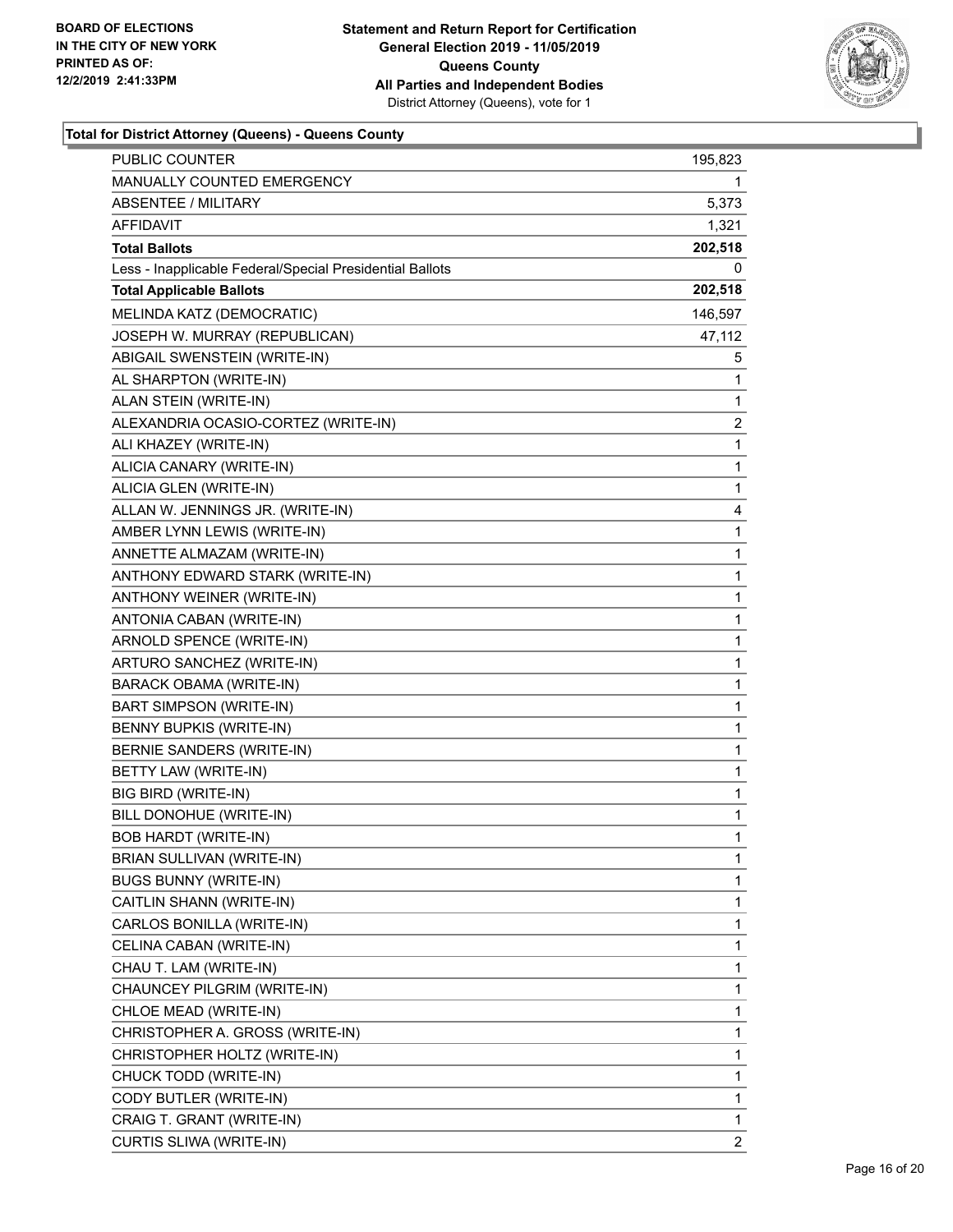

| 1              |
|----------------|
| 1              |
| 1              |
| $\overline{2}$ |
| 2              |
| 2              |
| $\overline{2}$ |
| 1              |
| $\mathbf{1}$   |
| 1              |
| 1              |
| 1              |
| 1              |
| 1              |
| $\mathbf{1}$   |
| 1              |
| 1              |
| 1              |
| $\overline{2}$ |
| 1              |
| $\mathbf{1}$   |
| 1              |
| 29             |
| 1              |
| 1              |
| 1              |
|                |
| 3              |
| 1              |
| 1              |
| $\mathbf{1}$   |
| 1              |
| 1              |
| 1              |
| 1              |
| 1              |
| 1              |
| 1              |
| 1              |
| 1              |
| 1              |
| 1              |
| 1              |
| 1              |
| 1              |
| 1              |
|                |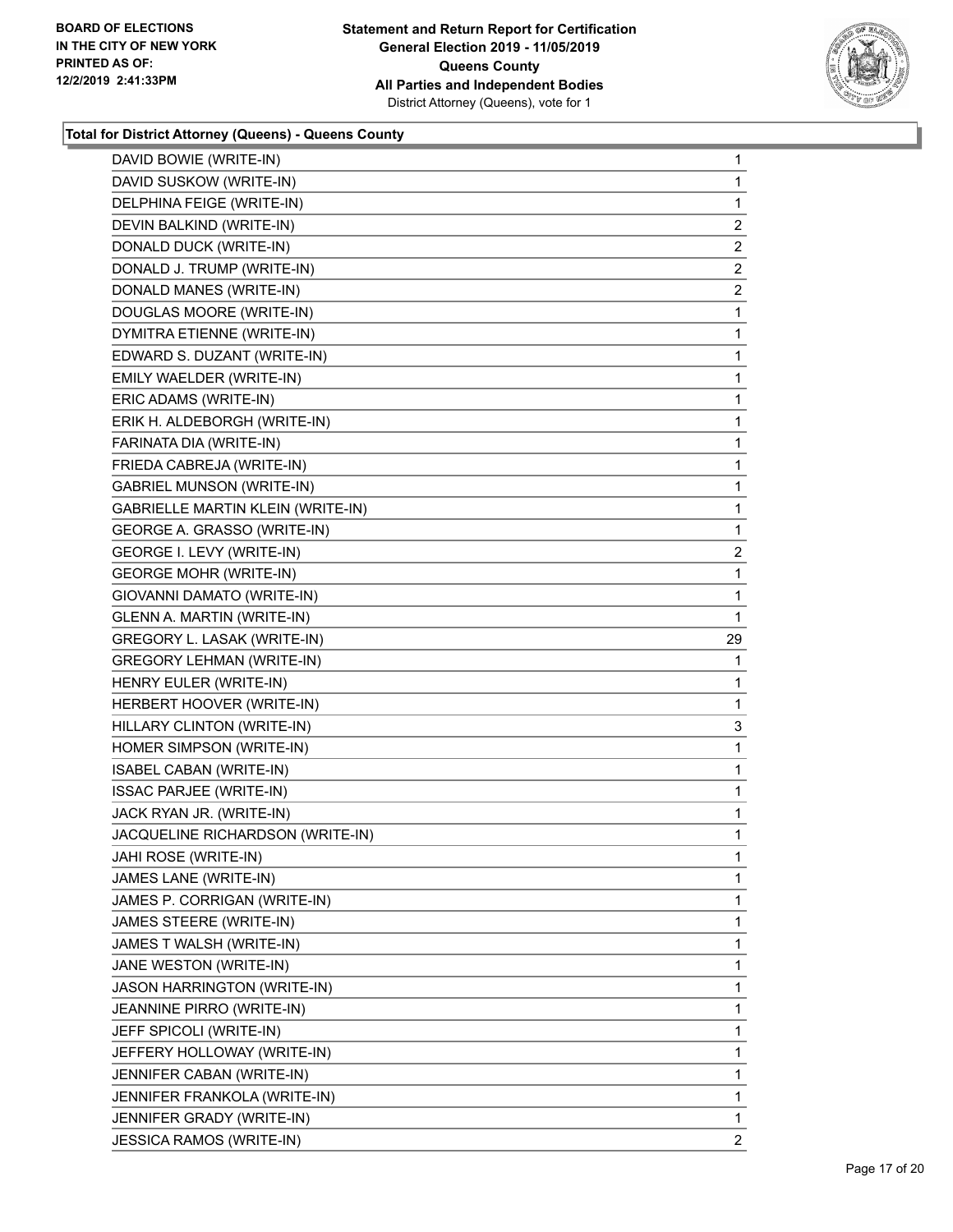

| JESUS VALDEZ (WRITE-IN)         | 1              |
|---------------------------------|----------------|
| JOE BLOW (WRITE-IN)             | $\mathbf{1}$   |
| JOE MARTHONE (WRITE-IN)         | 1              |
| JOHN MCGOLDRICK (WRITE-IN)      | $\mathbf{1}$   |
| JOHN P. ALBERT (WRITE-IN)       | 1              |
| JOHN RYAN (WRITE-IN)            | 1              |
| JONATHAN BAILEY (WRITE-IN)      | 1              |
| JONATHAN S. KINGSTON (WRITE-IN) | 1              |
| JOSE NIEVES (WRITE-IN)          | 4              |
| JOSEPH AMBROSINI (WRITE-IN)     | $\mathbf{1}$   |
| JOSEPH MARTHONE (WRITE-IN)      | 1              |
| JUANA MOLINA (WRITE-IN)         | 1              |
| JUDGE JUDY (WRITE-IN)           | 1              |
| JUMAANE WILLIAMS (WRITE-IN)     | $\mathbf{1}$   |
| KAMIL KRAWEZYK (WRITE-IN)       | 1              |
| KARL MARX (WRITE-IN)            | $\mathbf{1}$   |
| KAT SCHMIDT (WRITE-IN)          | 1              |
| KATIE MURRAY (WRITE-IN)         | 1              |
| KEN CARL (WRITE-IN)             | 1              |
| KENNY THOREAU (WRITE-IN)        | $\mathbf{1}$   |
| KERRIN WATSON (WRITE-IN)        | 1              |
| KEVIN JAMES (WRITE-IN)          | $\mathbf{1}$   |
| KYLIE MINOGUE (WRITE-IN)        | $\mathbf{1}$   |
| LATICIA JAMES (WRITE-IN)        | 1              |
| LAURA P. HOGAN (WRITE-IN)       | 1              |
| LAWRENCE ENG (WRITE-IN)         | 1              |
| LELA FLOYD (WRITE-IN)           | 1              |
| LIONEL HUTZ (WRITE-IN)          | 2              |
| LIZ HOLTZMAN (WRITE-IN)         | $\mathbf{1}$   |
| LORNA JACKSON (WRITE-IN)        | $\mathbf{1}$   |
| MARCUS RODRIGUEZ (WRITE-IN)     | 1              |
| MARIA CABAN (WRITE-IN)          | 1              |
| <b>MARK GREEN (WRITE-IN)</b>    | 1              |
| MARK J. BIBLIS (WRITE-IN)       | 1              |
| MATTHEW D HUNTER (WRITE-IN)     | $\overline{2}$ |
| MAX RUST (WRITE-IN)             | 1              |
| MELISSA LEE (WRITE-IN)          | 1              |
| MICHAEL A. RODRIGUEZ (WRITE-IN) | 1              |
| MICHAEL ARACTI (WRITE-IN)       | 1              |
| MICHAEL BLOOMBERG (WRITE-IN)    | 1              |
| MICHAEL GIANARIS (WRITE-IN)     | 1              |
| MICHAEL J. BROWN (WRITE-IN)     | $\mathbf{1}$   |
| MICHELLE OBAMA (WRITE-IN)       | 2              |
| MICKEY MOUSE (WRITE-IN)         | 3              |
| MIKAIL GUSEYNOV (WRITE-IN)      | 1              |
| MINA MALIK (WRITE-IN)           | 18             |
|                                 |                |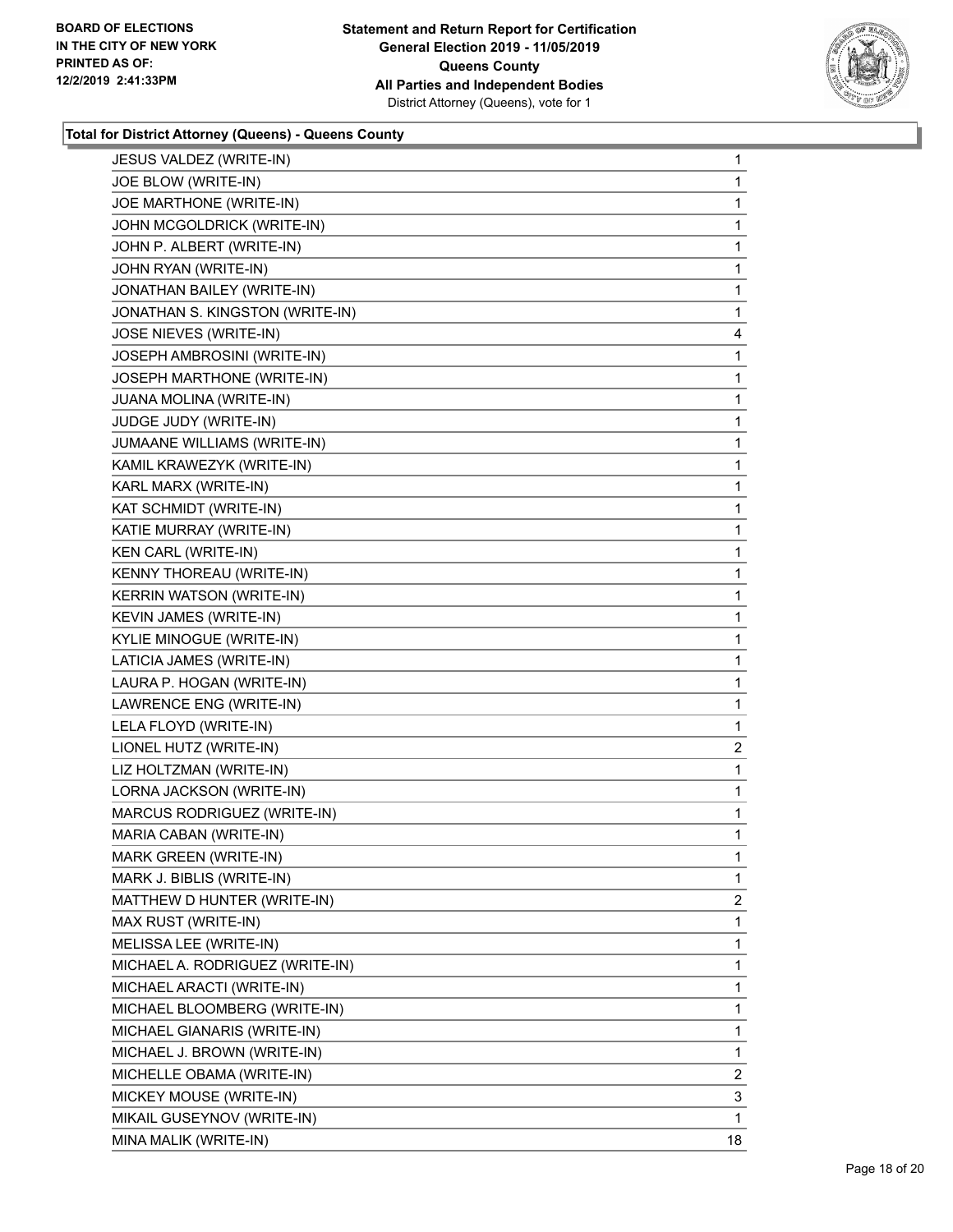

| MINISTER FARRAKHA (WRITE-IN)              | 1            |
|-------------------------------------------|--------------|
| NICHOLAS HABY (WRITE-IN)                  | 1            |
| NICHOLAS JOSEPH MANCINI (WRITE-IN)        | 1            |
| NICK HABY (WRITE-IN)                      | 1            |
| NIKKI KATEMAN (WRITE-IN)                  | 1            |
| NIRA MALIK (WRITE-IN)                     | 1            |
| NORMAN AREVALO (WRITE-IN)                 | 1            |
| OLIVIA CHANCE (WRITE-IN)                  | 1            |
| PAT LYNCH (WRITE-IN)                      | 1            |
| PAUL JUSER (WRITE-IN)                     | 1            |
| PETER JOVISHOFF (WRITE-IN)                | 1            |
| PETER VALLONE JR. (WRITE-IN)              | 1            |
| PRIMO LEVI (WRITE-IN)                     | 1            |
| RACHEL GOLDBERG (WRITE-IN)                | 1            |
| RICHARD OSWA (WRITE-IN)                   | 1            |
| ROBBIE SHEIKH (WRITE-IN)                  | 1            |
| ROBERT J. MASTERS (WRITE-IN)              | 1            |
| ROBERT ROHS (WRITE-IN)                    | 1            |
| ROBYN FISHER (WRITE-IN)                   | 1            |
| ROXANNE MARTIN (WRITE-IN)                 | 1            |
| RUDY GRECO (WRITE-IN)                     | 1            |
| RUTH BADER GINSBURG (WRITE-IN)            | 1            |
| SAM SEDER (WRITE-IN)                      | 1            |
| SANDRA LEE (WRITE-IN)                     | 1            |
| SARA ISABELLE STANLEY (WRITE-IN)          | 1            |
| SAUL MARTINEZ (WRITE-IN)                  | 1            |
| SNOOP DOG (WRITE-IN)                      | 1            |
| STEPHANIE CABAN (WRITE-IN)                | 1            |
| STEVE AUSTIN (WRITE-IN)                   | 1            |
| STEVIE GONZALEZ (WRITE-IN)                | 1            |
| SUSAN LEE (WRITE-IN)                      | 1            |
| TANIA MATTOS (WRITE-IN)                   | $\mathbf{1}$ |
| TERESA ORR (WRITE-IN)                     | 2            |
| THOMAS ABRAHAM (WRITE-IN)                 | 1            |
| THOMAS MCFARLAND (WRITE-IN)               | 1            |
| THOR MICHAELSON (WRITE-IN)                | 1            |
| TIFFANY CABAN (WRITE-IN)                  | 1,625        |
| TIFFANY CABRERA (WRITE-IN)                | 1            |
| TIFFANY KAPLAN (WRITE-IN)                 | 1            |
| TOM LONG (WRITE-IN)                       | 1            |
| TUPAC SHAKUR (WRITE-IN)                   | 1            |
| UNATTRIBUTABLE WRITE-IN (WRITE-IN)        | 151          |
| UNCOUNTED WRITE-IN PER STATUTE (WRITE-IN) | 16           |
| VICKIE PALADINO (WRITE-IN)                | 1            |
| VINSON FRIEDMAN (WRITE-IN)                | 1            |
| VIRGINIA GLUS (WRITE-IN)                  | 1            |
|                                           |              |